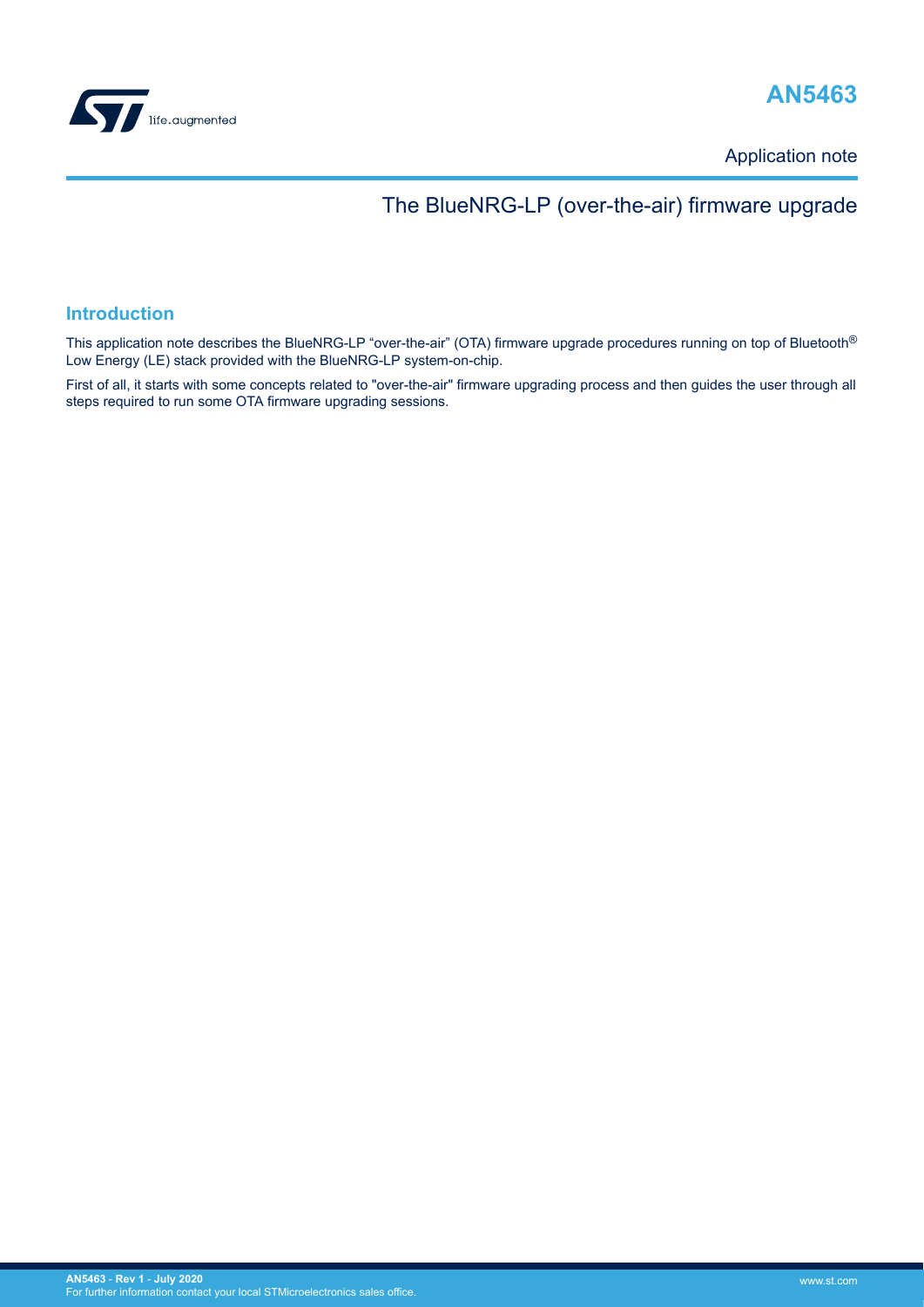# <span id="page-1-0"></span>**1 The concept of "over-the-air" firmware upgrade**

"Over-the-air" (OTA) firmware upgrade is a protocol that allows a Bluetooth low energy slave device to receive a firmware image over-the-air from a Bluetooth low energy master device and write it into Flash memory. To put things in the right context for Bluetooth low energy technology, OTA firmware upgrade framework defines a service exposing its own characteristics, which can coexist with other services used by any given application running on the Bluetooth LE stack. The Bluetooth LE master is a combined system made of a BlueNRG-LP development kit platform connected to a PC through USB. This BlueNRG-LP platform is driven by the BlueNRG GUI. Thanks to this choice, a lot of resources are available from the PC, specifically with regards to compilers for firmware image generation and memory space required to store images before they are deployed over-the-air for firmware upgrade.

**Figure 1. BlueNRG-LP OTA master and slave devices**

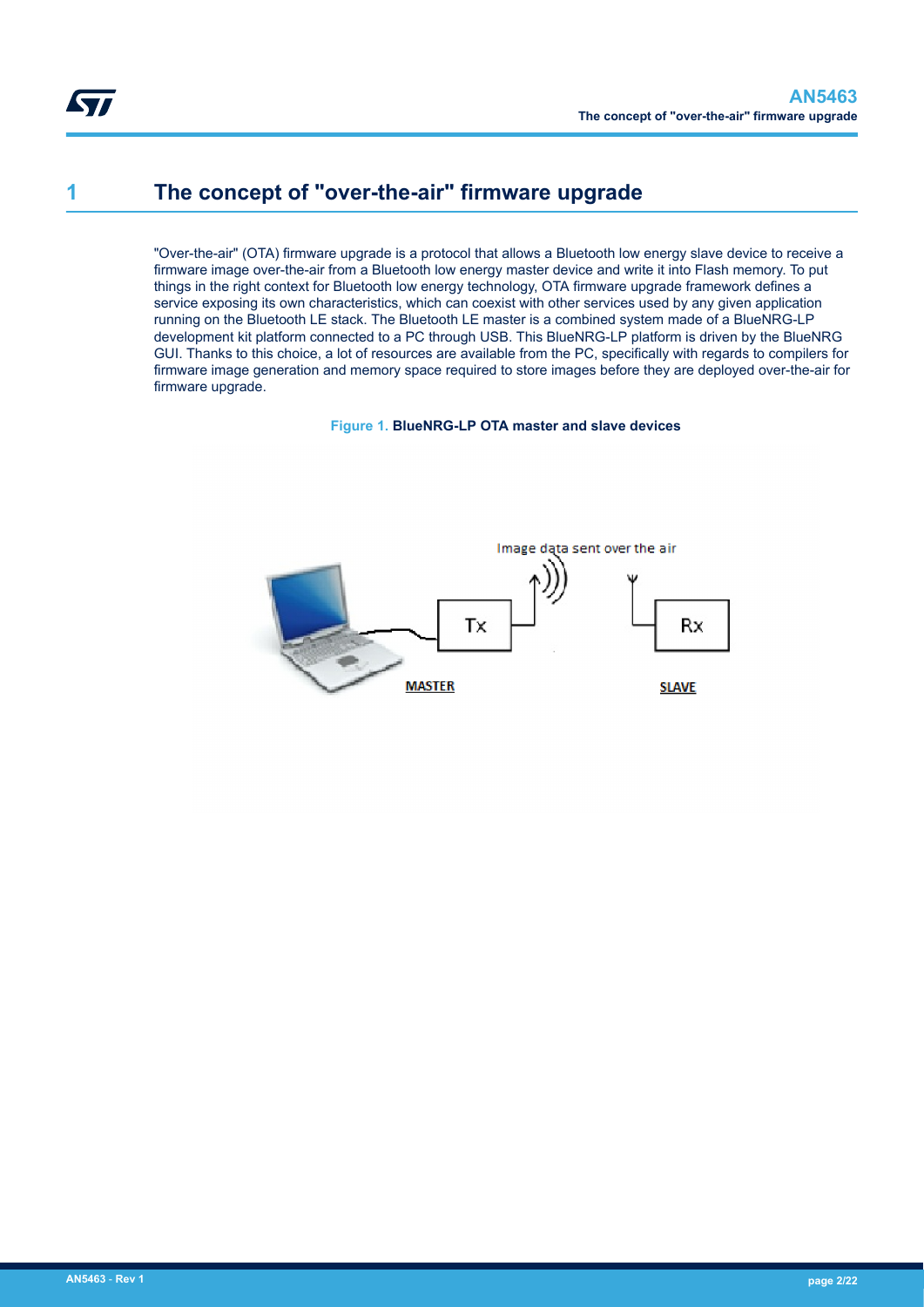# <span id="page-2-0"></span>**2 OTA FW upgrade service description**

The OTA FW upgrade service is addressed through the files OTA btl.[ch] provided within the BlueNRG-LP DK SW package (Middlewares\ST\BLE\_Application\OTA folder).

A short description of the OTA FW upgrade service and its related characteristics follows:

- Btl OTA service (OTA\_SRVC\_UUID): it is the FW upgrade service
	- aci gatt srv add service((ble gatt srv def t \*)&ota service);
- Btl image characteristic (IMAGE\_CHR\_UUID): it contains some information about lower and higher bounds of free memory as suggested by the current application that includes the OTA FW upgrade service
- Btl new image characteristic (NEW\_IMAGE\_CHR\_UUID): it contains the base address and the size of the image that the master pretends to send over-the-air and the notification range requested to the slave for sending acks during OTA FW transfers
- Btl new image content characteristic (IMAGE\_CONTENT\_CHR\_UUID): it contains a 16-byte block of firmware image data sent by the master (through a characteristic write command) along with some control information such as: block sequence number (2 bytes) and checksum for integrity check (1 byte)
- Btl expected image sequence number characteristic (IMAGE\_SEQ\_NUM\_CHR\_UUID: it allows the slave device to notify the master about the next block it expects and error conditions

*Note: OTA FW upgrade service and characteristics proprietary UUIDs (128 bits) are defined within the file OTA\_btl.c.*

## **2.1 OTA firmware upgrade transactions**

In this section the steps for OTA firmware upgrade are dealt with:

- 1. Once the master and slave device running the OTA FW upgrade service are set, a discovery procedure needs to be fulfilled in order to allow the two devices to be connected. Discovery is achieved listening to advertisements coming from the devices within the radio range (active scan) and selecting the ones containing the OTA FW upgrade service UUID (128 bits) within the scan response.
- 2. In addition, the name of the selected device is read from the advertising message to be utilized by master in order to enhance the slave identification procedure.
- 3. After connection, the master sends 'ACI\_GATT\_CLT\_DISC\_CHAR\_BY\_UUID' commands in order to read all OTA FW upgrade characteristic handles.
- 4. The master reads the Btl image characteristic through a 'ACI\_GATT\_CLT\_READ' command to be aware of free space on the target slave device Flash memory.
- 5. Based on the information carried from the previous step, the master selects a proper image to send overthe-air. The candidate image (placing somewhere on the master as \*.bin file) has to fit within the target free Flash range.
- 6. Once the selection is done, the master sends a 'ACI\_GATT\_CLT\_WRITE' in order to write image base address, size and notification range into the Btl new image characteristic and reads it back through 'ACI\_GATT\_CLT\_READ' in order to verify it.
- 7. The master writes into the Btl the expected image sequence number characteristic descriptor to enable slave notifications for image block sequence numbers and errors. Once the slave receives this command it sends back a notification.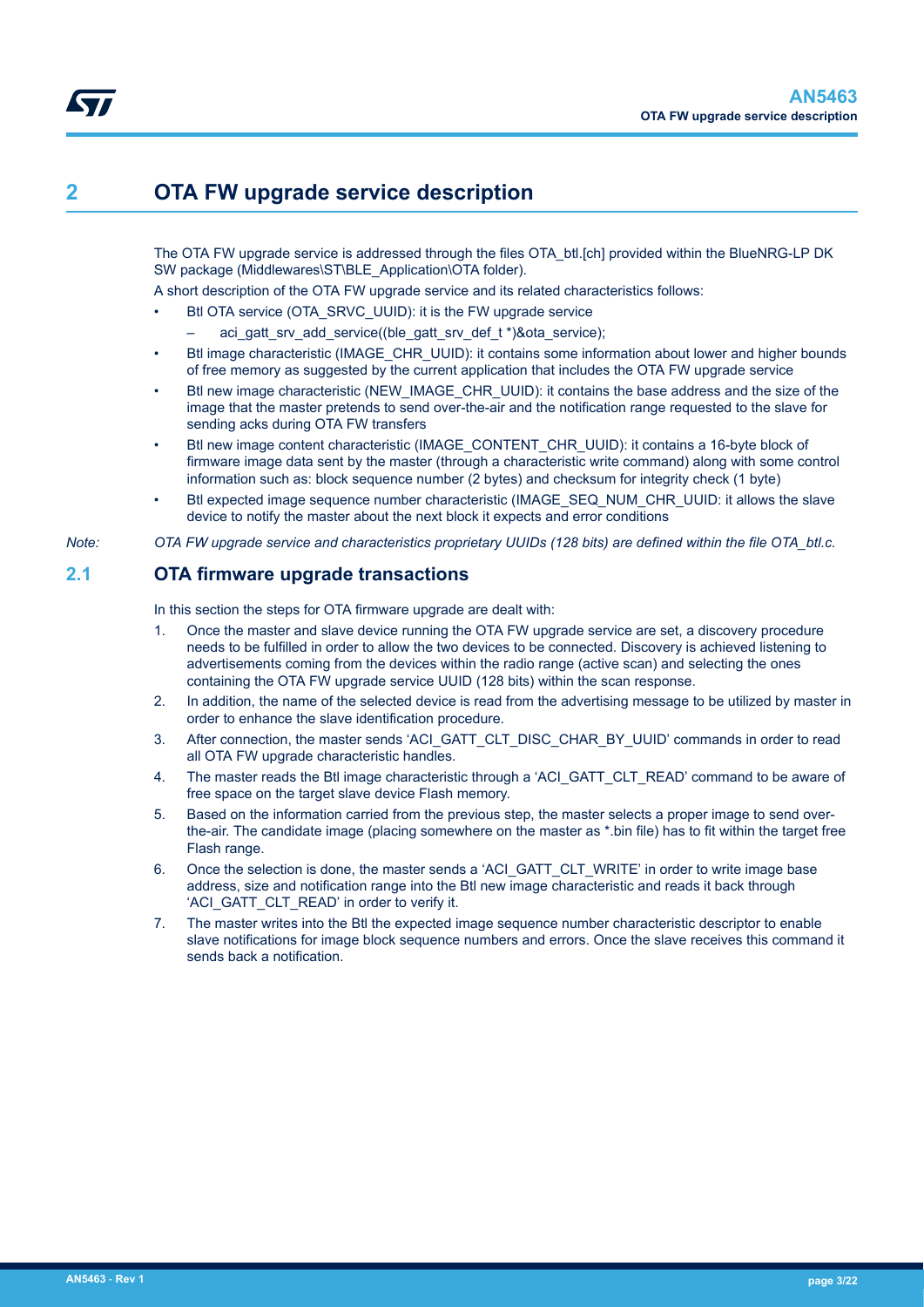<span id="page-3-0"></span>

8. The image transfer begins. The master sends the image in blocks of (N\*16) bytes through a sequence of 'ACI\_GATT\_CLT\_WRITE\_WITHOUT\_RESP' commands (one for each (N\*16)-bytes block). Each time a new write command lands on the target slave it writes the new block of data within the Btl new image content characteristic. Each (N\*16)-bytes block comes along with a 2-byte long sequence number and one byte long checksum field in order to check for the sequencing and message integrity at destination. Every time the slave internal buffer gets filled up by (N\*16)-byte blocks, it downloads into Flash memory. Once the slave has complete management of the internal buffer of (N\*16)-byte blocks, it sends a notification message back to the master providing the block number of the next expected block. It might notify Flash write errors and Flash verify errors as well on the latest blocks, in which case the bootloading session should stop under the assumption that we deal with issues on the destination device Flash.

 $N = ((OTAATT MTU-SIZE - 3 - 4)/16)$  with data length extension enabled for OTA FW upgrade process.

On the BlueNRG-LP, Bluetooth LE stack v3.0 or later with data length extension feature (max. PDU length = 251 bytes) and increased ATT\_MTU size (> 23 bytes), N is tailored to get an OTA packet size which fits, as much as possible, within the max. allowed BlueNRG-LP OTA client ATT\_MTU size (OTA\_ATT\_MTU\_SIZE). This allows the data size to be increased and transferred on each Bluetooth LE OTA packet at link layer level and the OTA FW upgrade procedure to be sped up.

The Bluetooth LE APIs HCI\_LE\_SET\_DATA\_LENGTH() and ACI\_ATT\_CLT\_EXCHANGE\_MTU() APIs are used in order to set the data length extension feature on both OTA client transmitter and OTA server receiver sides, and agree on the max. supported ATT\_MTU sizes.

The OTA FW packet structure used by the ACI\_GATT\_CLT\_WRITE\_WITHOUT\_RESP command is the following:

#### **Figure 2. OTA\_packet\_structure**



#### Where:

- Checksum byte is used for packet integrity check
- Image data bytes contain the  $(N * 16)$  bytes of input file to be transferred
- Needs ack byte indicates when OTA client expects a notification from slave during the OTA FW transfer (1: if notification is expected; 0 if no notification is expected)
- Sequence number bytes are used to indicate the expected image sequence number value used during the OTA FW transfer
- 9. If the number of bytes downloaded successfully on the destination device Flash is equal to the initially provided image size information, the OTA FW upgrade procedure writes a specific application validity tag on a reserved entry of each application interrupt vector table in order to allow the OTA reset manager to properly identify the address of the new valid application.
- 10. The application validity tag stored on the interrupt vector table allows OTA FW upgrade session failures to be handled by avoiding to jump to a not valid application (the control is always transferred to the last valid application).

## **2.2 Bluetooth LE OTA service firmware upgrade architecture**

The Bluetooth LE OTA service firmware upgrade architecture includes the following components:

- Reset manager
	- It should start after resetting and passing control to the latest updated and valid Bluetooth LE application.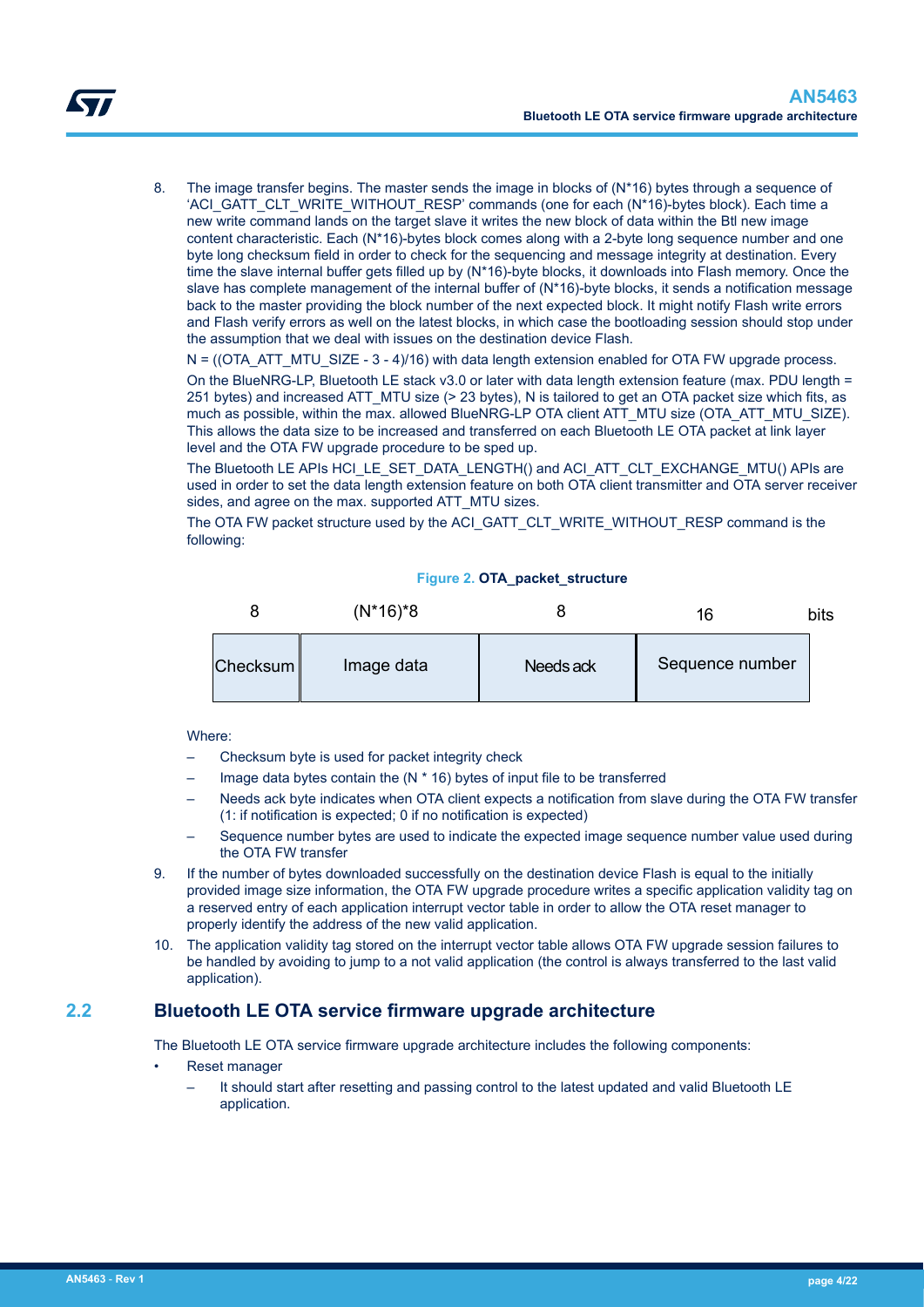<span id="page-4-0"></span>

- It defines the OTA service in order to provide itself the OTA firmware upgrade capability.
- When running, it allows new application image packets to be gotten over-the-air and stored in a specific Flash section (higher application storage area).
- If the OTA FW upgrade process is successfully completed, an SW reset is generated to give control to the new valid higher application through the reset manager.
- Application with Bluetooth LE OTA service (higher application)
	- It also defines the OTA service in order to provide itself the OTA firmware upgrade capability.
	- When running, it allows new application image packets to be gotten over-the-air and stored in a specific Flash section (lower application storage area).
	- If the OTA FW upgrade process is successfully completed, an SW reset is generated to give control to the new valid lower application through the reset manager.

#### **Figure 3. Bluetooth LE OTA service FW upgrade architecture**



#### **2.2.1 The reset manager**

The Flash base for the BlueNRG-LP starts at 0x10040000, so at the device reset, the micro starts executing application images sitting on that boundary. Once the OTA FW upgrade procedure writes a new image starting from a base address that is above the Flash base, a way to transfer the control towards the new application is needed, every time there is a device reset. For that purpose, every device, including the OTA FW upgrade service, needs at first, to be uploaded with an OTA reset manager starting from the Flash base address. At device reset, the OTA reset manager deals with jumping to the location of the last valid image that was successfully loaded by the OTA FW upgrade procedure, as indicated by the combinations of application validity tags stored on a reserved entry on each application interrupt vector table, which are set after a successful OTA FW upgrade session (refer to OTA\_Check\_Application\_Tags\_Value() function on OTA\_ResetManager.c file). The figure below shows a typical Flash memory layout for BlueNRG-LP device with OTA FW upgrade service on-board. At the device initial setup, the OTA reset manager itself has to be uploaded at address 0x10040000 and then the lower application at address 0x10040800 (reset manager upper end).

The OTA reset manager application projects + header and source files are provided within the BlueNRG-LP DK SW package (BLE\_OTA\_ResetManager project).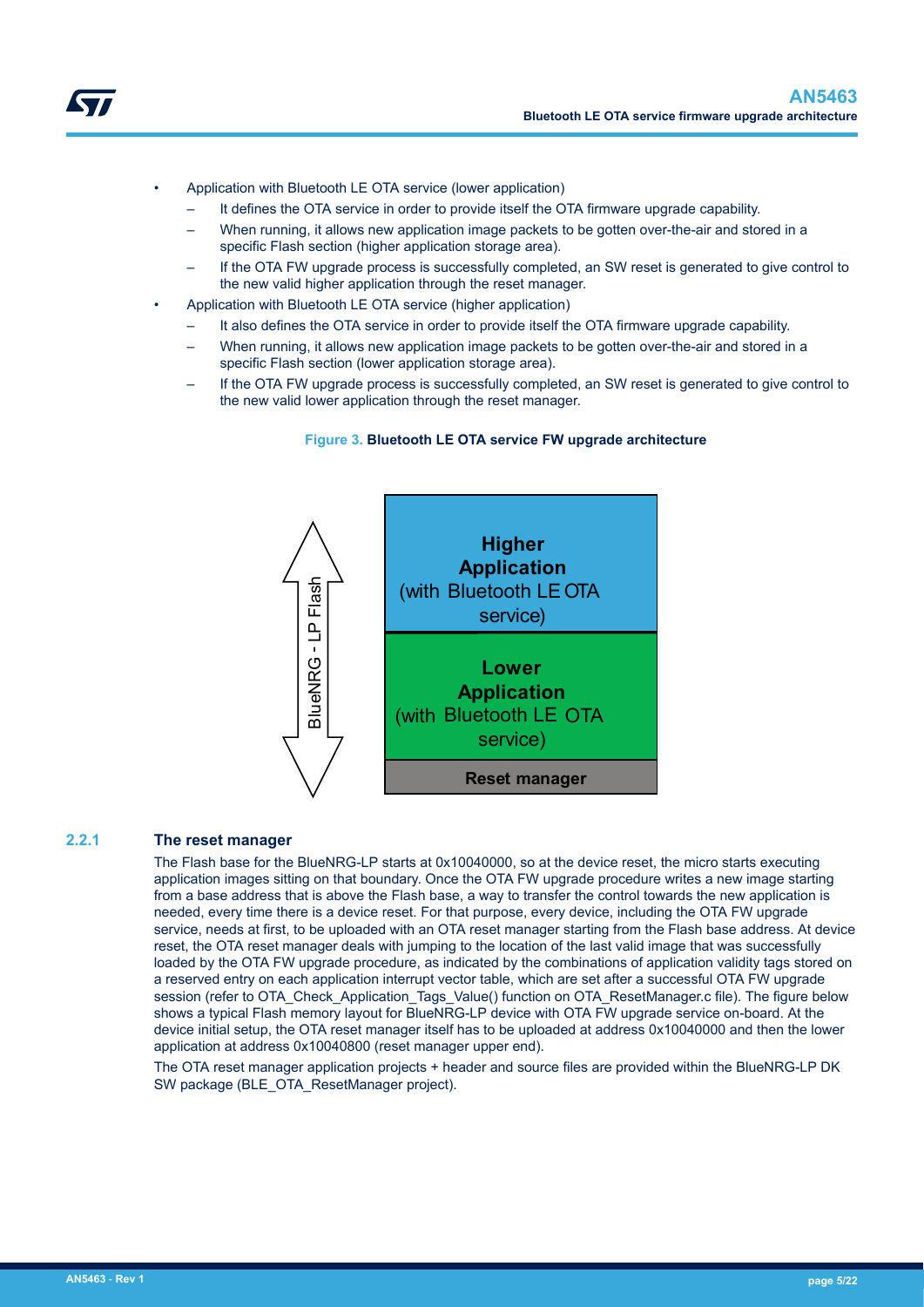<span id="page-5-0"></span>

#### **Figure 4. Lower and higher applications with OTA service**

#### **2.2.2 Application with Bluetooth LE OTA service**

In order to add the Bluetooth LE OTA service provided within the file OTA btl.c, the steps below (IAR EWARM is taken as reference example) have to be followed:

- 1. On EWARM workspace, add CONFIG\_OTA\_LOWER or CONFIG\_OTA\_HIGHER as preprocessor and linker options, respectively, to build a Bluetooth LE lower or a higher application with the OTA service. In order to enable the data length extension to support on OTA FW upgrade process, the CONFIG\_SW\_OTA\_DATA\_LENGTH\_EXT must be added as preprocessor option. Furthermore, the user application must be built with a modular configuration option which includes the data length extension feature (BLE\_STACK\_SLAVE\_DLE\_CONF as minimal configuration).
- 2. On EWARM workspace, use the reference linker file to match the Flash layout described in the figure above (it is provided within the BlueNRG-LP DK SW package, OTA demo application folders).
- 3. On EWARM workspace, add reference to file OTA btl.c and add path related to OTA btl.h file.
- 4. On user application, include the header file OTA btl.h.
- 5. On user application, call the OTA\_Add\_Btl\_Service() API to add the OTA Bluetooth LE service and related characteristics.
- 6. On user application, add OTA service UUID to scan responses as follows: hci\_le\_set\_scan\_resp\_data(18,BTLServiceUUID4Scan).
- 7. On user application, aci\_gatt\_attribute\_modified\_event() and aci\_gatt\_srv\_write\_event() callbacks, add the call to the OTA\_Write\_Request\_CB() API.
- 8. On user application, aci\_gatt\_srv\_read\_event() event callback, add the call to OTA\_Read\_Char() API (to allow Bluetooth LE stack to send a response).
- 9. On user application, add the check if (OTA Tick() == 1), in order to check when jumping to the new upgraded application by calling the function OTA\_Jump\_To\_New\_Application().
- 10. On user applications, aci hal end of radio activity event() callback, add the call to the OTA\_Radio\_Activity() API (if user wants to synchronize FLASH write operations with radio activity).

*Note: In order to clearly identify the required SW components to support the OTA FW upgrade process the #if ST\_OTA\_FIRMWARE\_UPGRADE\_SUPPORT preprocessor option should be used for the topics 5, 6, 7, 8, 9 on the list above.*

*i.e.*

*#if ST\_OTA\_FIRMWARE\_UPGRADE\_SUPPORT* 

 *OTA\_Add\_Btl\_Service();*

*#endif*

A specific LED is turned on during an OTA upgrade session (i.e. LED DL3 on the BlueNRG-LP platforms).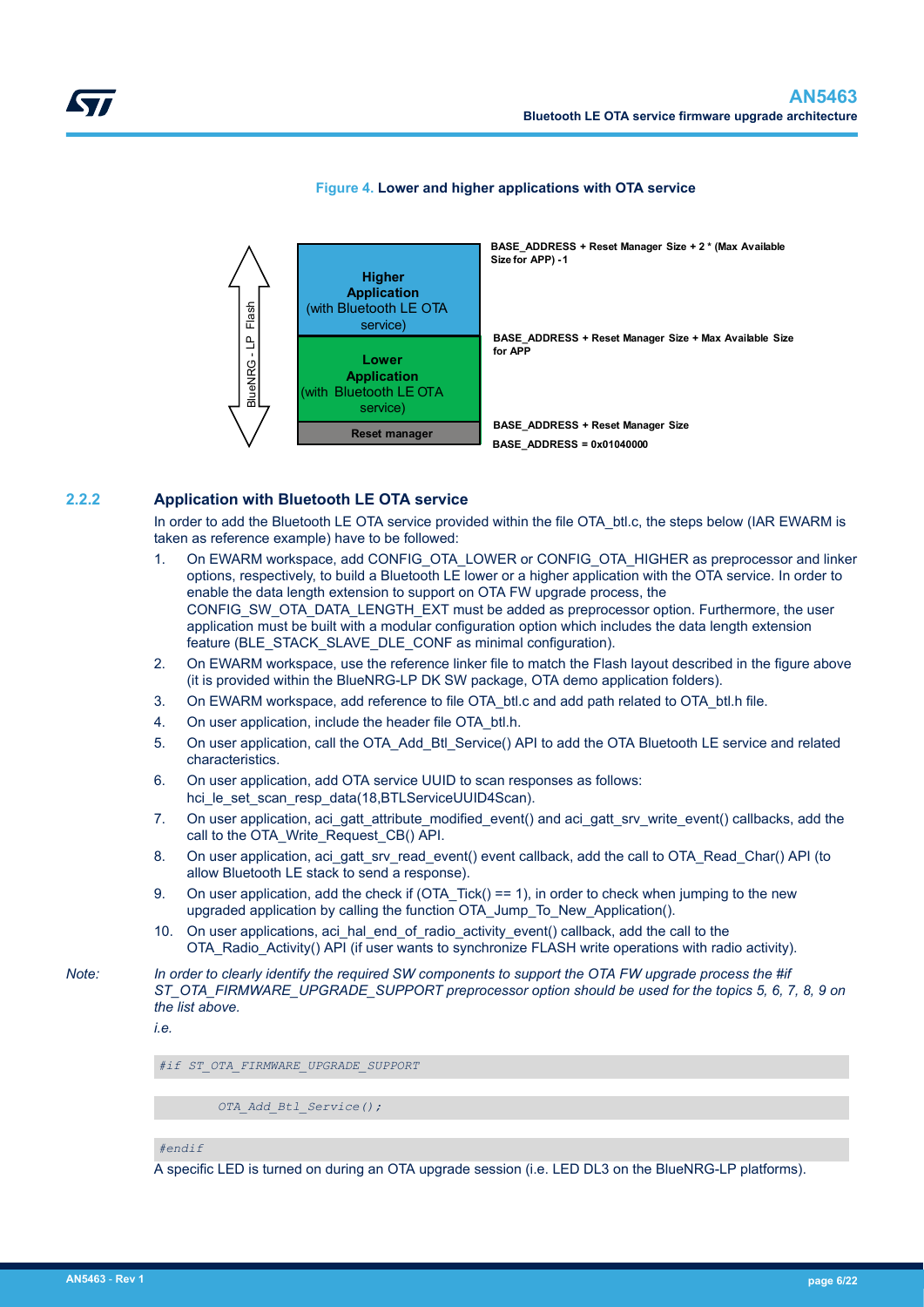## <span id="page-6-0"></span>**2.3 OTA service manager framework**

A simpler approach coming from the Bluetooth LE OTA service architecture described in [Figure 1. BlueNRG-LP](#page-1-0) [OTA master and slave devices](#page-1-0), consists of using a basic OTA service manager application, which includes the Bluetooth LE OTA service and its characteristics and the OTA reset manager capabilities.

## **Figure 5. OTA service manager Flash memory layout**



The Bluetooth LE OTA service manager architecture includes the following components:

- OTA service manager
	- It contains Bluetooth LE OTA service and characteristics only and it provides the OTA firmware upgrade capability to any application. It also includes the OTA reset manager capability to pass control to the latest updated and valid applications.
- New application
	- It is the application image downloaded through the OTA service manager.
	- It does not require to include the OTA FW upgrade service.
	- In order to use this capability, the application has to activate the OTA service manager only (a specific OTA\_Switch\_To\_OTA\_Service\_Manager\_Application() API is provided within OTA\_btl.c file).
	- It is placed at fixed Flash address.

### **2.3.1 OTA service manager application**

The OTA service manager acts as a standalone OTA FW upgrade application providing the OTA firmware upgrade capability to any application which wants to use this feature, without including any OTA service. It also includes the OTA reset manager capability to pass control to the latest updated and valid Bluetooth LE application.

The OTA service manager application projects + header and source files are provided within the BlueNRG-LP DK SW packages (BLE\_OTA\_ServiceManager workspace).

In order to enable the data length extension support on OTA FW upgrade process for the BlueNRG-LP device, Bluetooth LE stack v3.0 or later, the CONFIG\_SW\_OTA\_DATA\_LENGTH\_EXT must be added as preprocessor option on OTA service manager application.

Furthermore, the OTA service manager application is built with the modular approach, OTA basic configuration including the data length extension feature (BLE\_STACK\_SLAVE\_DLE\_CONF):

- No controller privacy
- No LE secure connections
- No master/central role
- Data length extension

### **2.3.2 New Bluetooth LE application**

The BlueNRG-LP applications, which want to use the OTA service manager capability, are requested to address these basic steps only: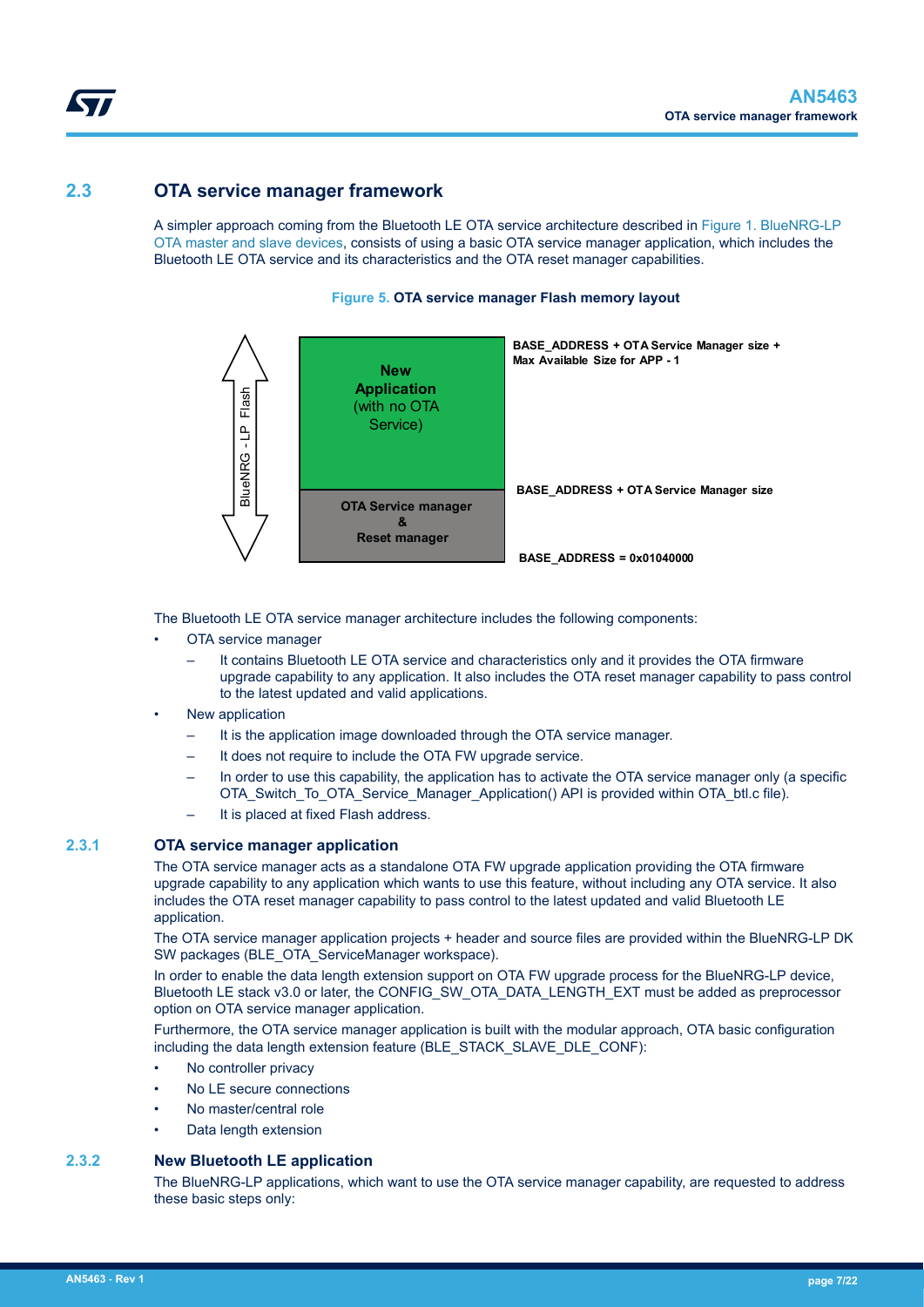- Ly/
- 1. On EWARM workspace, add CONFIG\_OTA\_USE\_SERVICE\_MANAGER as preprocessor and linker options.
- 2. On EWARM workspace, use the reference linker file to match the Flash layout (it is provided within the BlueNRG-LP DK SW packages, demo application folder).
- 3. On EWARM workspace, add reference to file OTA\_btl.c and add path related to OTA\_btl.h file.
- 4. On new user application source file, include the header file OTA btl.h.
- 5. On new user application source file, add some code to allow the application to launch the OTA service manager application. A simple button could be used to control the call to OTA Jump To Service Manager Application(); (this API is provided within OTA btl.c file).
- 6. On new user application, aci\_hal\_end\_of\_radio\_activity\_event() callback, add the call to the OTA\_Radio\_Activity() API (if user wants to synchronize FLASH write operations with radio activity).

*Note: When using the OTA service manager the new application does not need to include any OTA FW upgrade service. Furthermore, the application must be always placed at a fixed base address.*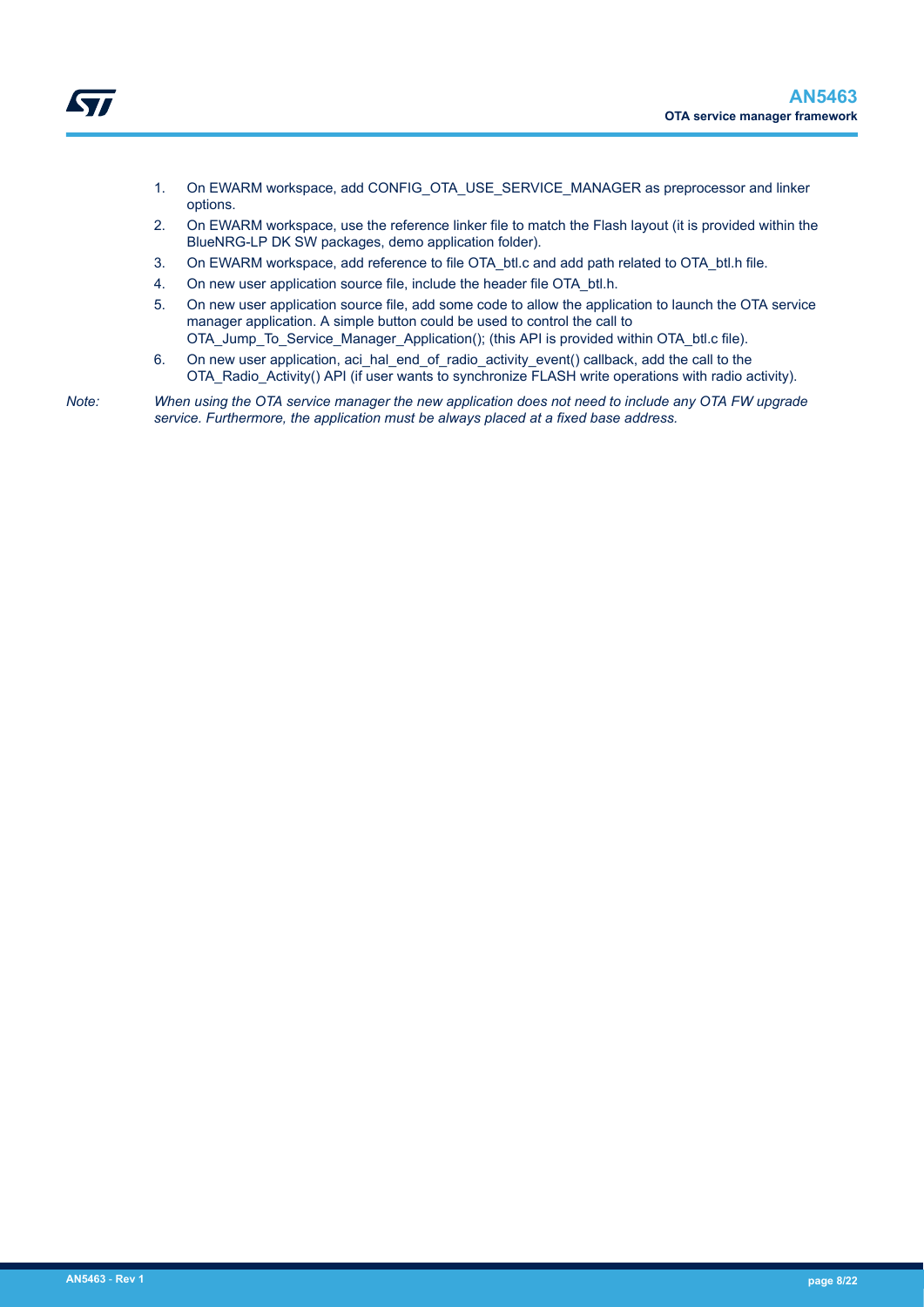<span id="page-8-0"></span>ST

# **3 Hardware and software resources**

Before describing how to set up Bluetooth LE OTA firmware upgrade demonstration applications, follow the list of required hardware and software resources below:

### **Table 1. OTA FW upgrade HW and SW resources**

|                                                   | <b>Resources</b>                                                                                                                                   |
|---------------------------------------------------|----------------------------------------------------------------------------------------------------------------------------------------------------|
|                                                   | 2 BlueNRG-LP platforms and related USB cables (i.e. $STEVAL$ -IDB011Vx, $x = 1,2$ )                                                                |
| BlueNRG-LP DK x.x.x resources:                    |                                                                                                                                                    |
|                                                   | OTA reset manager and service manager                                                                                                              |
| ٠                                                 | Bluetooth LE sensor demo and Bluetooth LE SerialPort applications built to support OTA FW upgrade service or the<br>OTA service manager approaches |
|                                                   | BlueNRG navigator PC application                                                                                                                   |
| ٠                                                 | BlueNRG-X flasher PC application                                                                                                                   |
|                                                   | BlueNRG graphical user interface (GUI) available on the STSW-BNRGUI SW package.                                                                    |
| BNRGUI SW package).                               | OTA Central 3 x.py script implementing the OTA FW upgrade client side can also be used (it is also available on the STSW-                          |
| PC with the following resources:                  |                                                                                                                                                    |
| Windows <sup>®</sup> 7 or Windows <sup>®</sup> 10 |                                                                                                                                                    |
| At least 128 Mbytes of RAM                        |                                                                                                                                                    |
| 2 x USB port                                      |                                                                                                                                                    |
|                                                   | 40 Mbytes of hard disk space available                                                                                                             |
| Adobe Reader 6.0 or later.                        |                                                                                                                                                    |
|                                                   | IAR embedded workbench 8.40.1 or later (IAR EWARM is taken as reference toolchain)                                                                 |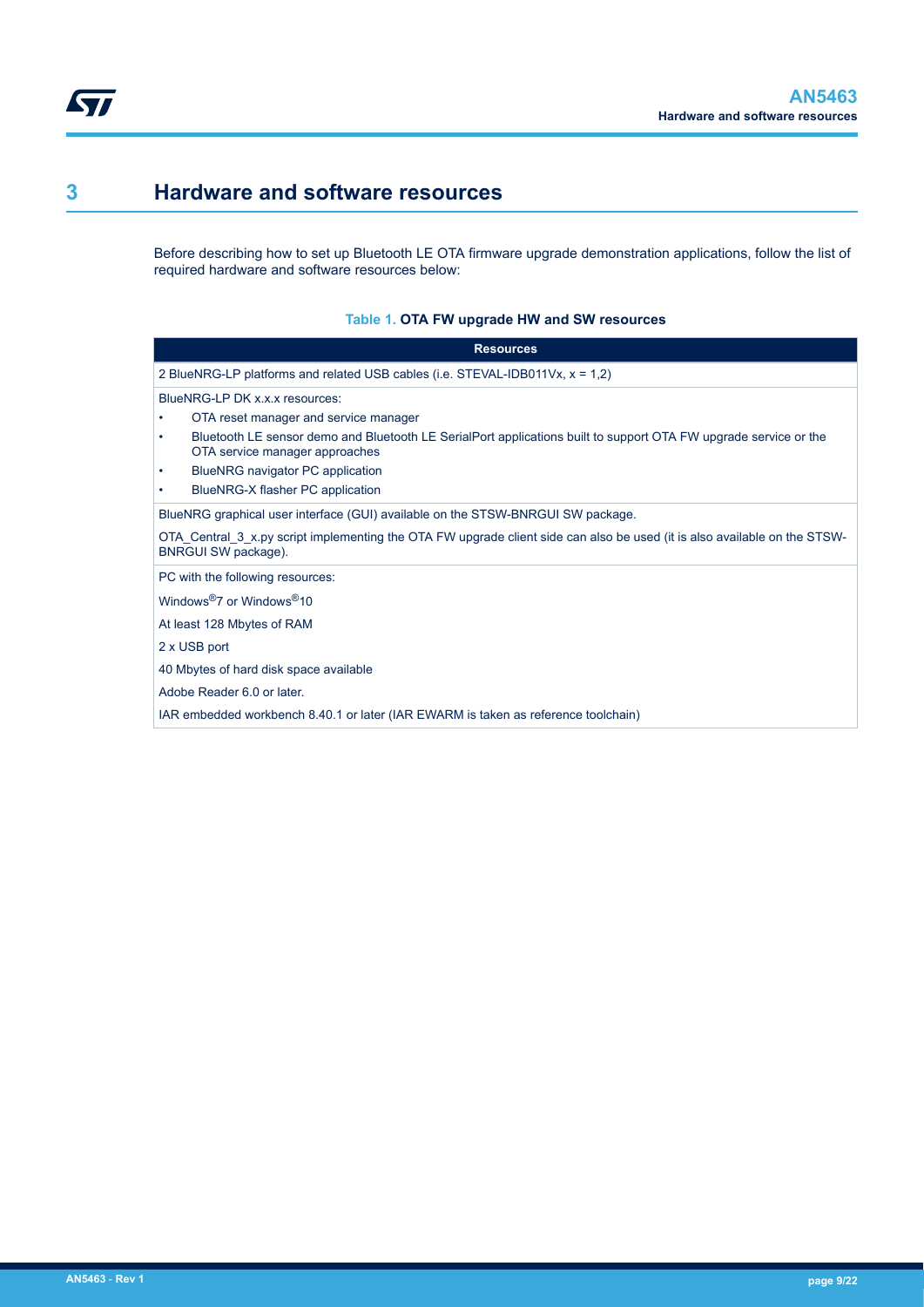<span id="page-9-0"></span>

# **4 Running the BlueNRG-LP DK SW packages OTA demo applications**

The demonstration application projects "Sensor demo" and "SerialPort" come with specific workspaces allowing both approaches to be exercised:

- 1. Bluetooth LE application built to include the OTA FW upgrade service and use the OTA reset manager
- 2. Bluetooth LE application built to use the OTA service manager

A simple description of the available project workspaces with OTA firmware upgrade features for the sensor demo application is as follows:

| <b>Sensor demo application</b><br>project workspace | <b>Description</b>                                                                                                                                                                                                                                      |
|-----------------------------------------------------|---------------------------------------------------------------------------------------------------------------------------------------------------------------------------------------------------------------------------------------------------------|
| LowerApp OTA                                        | Application configuration including the OTA FW upgrade service with "Lower Application"<br>memory layout (refer to Figure 4. Lower and higher applications with OTA service and<br>Section 2.2 Bluetooth LE OTA service firmware upgrade architecture)  |
| HigherApp OTA                                       | Application configuration including the OTA FW upgrade service with "Higher Application"<br>memory layout (refer to Figure 4. Lower and higher applications with OTA service and<br>Section 2.2 Bluetooth LE OTA service firmware upgrade architecture) |
| Use OTA ServiceManager                              | Application configuration using the "OTA Service Manager" memory layout (refer to<br>Figure 6. OTA process: OTA bootloader window and Section 2.3 OTA service manager<br>framework)                                                                     |

#### **Table 2. Sensor demo IAR workspaces with OTA FW upgrade capabilities**

A simple description of the available project workspaces with OTA firmware upgrade features for the Bluetooth LE SerialPort application is as follows:

|  | Table 3. BLE_SerialPort demo IAR workspaces with OTA FW upgrade capabilities |  |  |  |  |
|--|------------------------------------------------------------------------------|--|--|--|--|
|--|------------------------------------------------------------------------------|--|--|--|--|

| <b>BLE</b> SerialPort application project<br>workspace | <b>Description</b>                                                                                                                                                                                                                                                 |
|--------------------------------------------------------|--------------------------------------------------------------------------------------------------------------------------------------------------------------------------------------------------------------------------------------------------------------------|
| Server LowerApp OTA                                    | Server application configuration including the OTA FW upgrade service with "Lower"<br>Application" memory layout (refer to Figure 4. Lower and higher applications with<br>OTA service and Section 2.2 Bluetooth LE OTA service firmware upgrade<br>architecture)  |
| Server HigherApp OTA                                   | Server application configuration including the OTA FW upgrade service with "Higher"<br>Application" memory layout (refer to Figure 4. Lower and higher applications with<br>OTA service and Section 2.2 Bluetooth LE OTA service firmware upgrade<br>architecture) |
| Server Use OTA ServiceManager                          | Server application configuration using the "OTA Service Manager" memory layout<br>(refer to Figure 6, OTA process: OTA bootloader window) and Section 2.3 OTA<br>service manager framework).                                                                       |

- *Note: OTA\_Central\_3\_x.py is a python script, which implements the OTA FW upgrade client side, in line with the OTA FW upgrade architecture described in [Section 2.2 Bluetooth LE OTA service firmware upgrade](#page-3-0) [architecture](#page-3-0).*
	- *Bluetooth LE Beacon application also provides a workspace example (Use\_with\_OTA\_ServiceManager) to use the Beacon application with the OTA service manager.*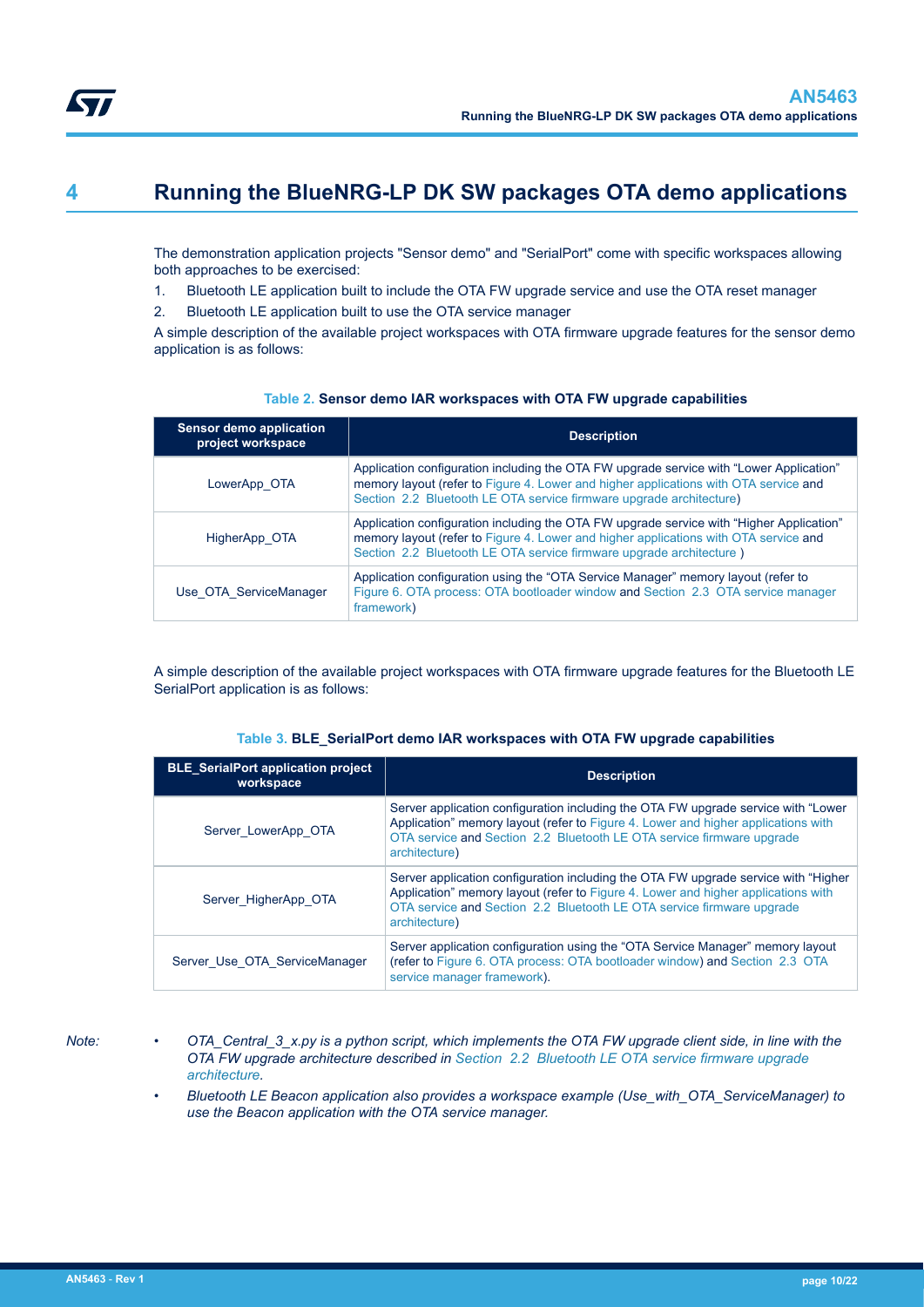## <span id="page-10-0"></span>**4.1 Application built to include the OTA FW upgrade service**

A step-by-step description about how to run the BlueNRG GUI OTA bootloader tool using the BlueNRG-LP sensor demo application built with the OTA service support follows (STEVAL-IDB0011V1 is used as reference platform and IAR, EWARM as reference toolchain):

- 1. Plug two BlueNRG-LP kit platforms into the USB connectors on a PC.
- 2. Select one of the BlueNRG-LP kit platforms and connect to the PC USB port.
- 3. Open EWARM IAR tool.
- 4. Open the BLE\_OTA\_ResetManager.eww IAR project, and select project, download, erase memory to erase the device Flash.
- 5. Build and download the related OTA reset manager application image on the selected platform (pre-built image is available on Firmware\BLE\_Examples folder and can be loaded through BlueNRG-LP navigator PC tool or BlueNRG-X flasher tool).
- 6. Open the BLE\_SensorDemo.eww IAR project, LowerApp\_OTA workspace and build and download the related application image on the selected platform (pre-built image is available on Firmware\BLE\_Examples folder and can be loaded through BlueNRG-LP navigator or flasher tools).
- 7. [*Optional*] Get a "BlueNRG app for smartphones (IoS or Android)" to discover, connect and play with the sensor demo application just loaded on the BlueNRG-LP platform at step 6.
- 8. [*Optional*] If actions at step 7 are taken, disconnect the "BlueNRG app for smartphones (IoS or Android)" from the BlueNRG-LP platform. The lowest sensor demo application disconnected, starts advertising. This makes the application a potential candidate for a Bluetooth LE OTA firmware upgrade procedure through the BlueNRG GUI bootloader tool or the OTA\_Central\_3\_x.py script.
- 9. Program the second BlueNRG-LP kit platform with the required DTM application to be used with the BlueNRG GUI (pre-built DTM image DTM\_UART\_WITH\_UPDATER.hex is available on Firmware \BLE\_Examples folder and can be loaded through BlueNRG-LP navigator or flasher tools).
- 10. Open the BlueNRG GUI on the PC and select the COM port related to the BlueNRG-LP platform configured in step 9, through the dropdown "Port" and press 'Open'.
- 11. Select 'Tools' 'OTA bootloader' to open up the dialog containing OTA FW upgrade actions and press 'Search for devices'.
- 12. After 'Search for devices', the GUI starts the discovery process and returns with some information about the address and application names of the devices running OTA FW upgrade service within the radio range. Once the previous process ends, the device list can be opened up through the combo box arrow below the 'Search for devices' button and the user can choose the device they intend to connect for the firmware upgrade process using the "Connect" button (application address and names are displayed). If the user realizes he has connected the wrong device, he can just press the 'Force Disconnection' button and get back to the device selection within the combo box. After the device selection, the connection through 'Connect' button and reading of the related free memory range, the user is requested to provide the new image file compiled with a base address and size fitting within the expected range on the slave device. For that purpose, the user can open the SensorDemo IAR workspace HigherApp\_OTA, and build the related BLE\_SensorDemo\_HigherApp\_OTA.bin image (available in BLE\_SensorDemo\EWARM\STEVAL-IDB011V1\ BLE\_SensorDemo\_HigherApp\_OTA\Exe folder) and contain a version of the sensor demo that is compiled with a base address equal to the highest address.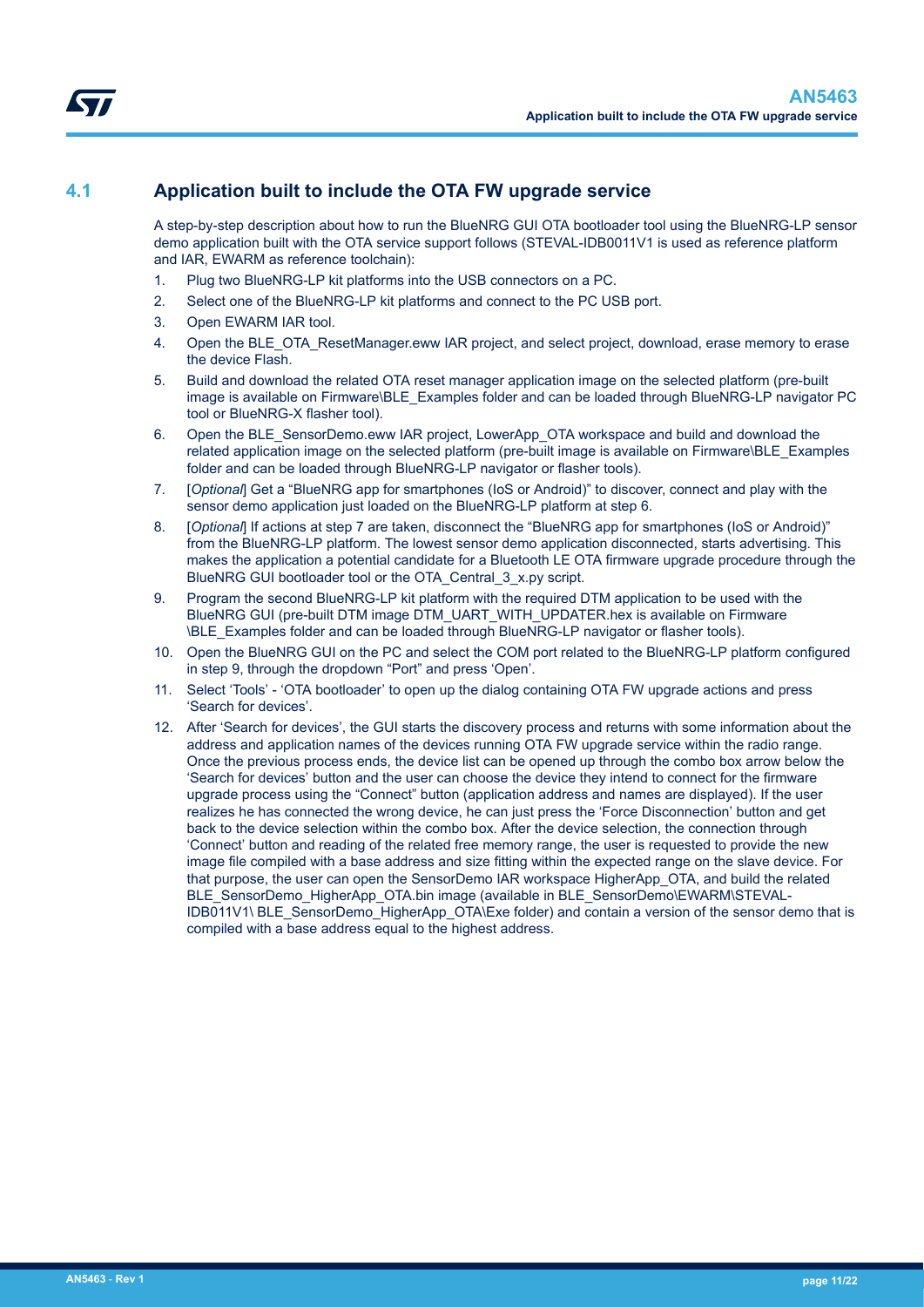<span id="page-11-0"></span>

| <b>W</b> Bootloading Actions                                 |    | ×      |
|--------------------------------------------------------------|----|--------|
|                                                              |    |        |
| Search for devices                                           |    |        |
|                                                              |    |        |
|                                                              |    |        |
| Connect                                                      |    |        |
|                                                              |    |        |
|                                                              |    |        |
|                                                              |    |        |
|                                                              |    |        |
|                                                              |    |        |
|                                                              |    |        |
| New image base address (set at compile time linker options): |    |        |
|                                                              |    |        |
|                                                              |    |        |
|                                                              |    |        |
| New image file path:                                         |    |        |
|                                                              |    | Browse |
|                                                              |    |        |
|                                                              | 0% | Update |
| <b>Force Disconnection</b>                                   |    |        |
|                                                              |    |        |
|                                                              |    |        |

#### **Figure 6. OTA process: OTA bootloader window**

#### **Figure 7. OTA process: search for devices and connect**

| <b>477 Bootloading Actions</b>                               | P<br>$\overline{\mathbf{x}}$ |
|--------------------------------------------------------------|------------------------------|
|                                                              |                              |
| Search for devices                                           |                              |
| 0xdc16ad2145c7BlueNRG                                        |                              |
| Connect                                                      |                              |
| Device: 0XDC16AD2145C7; Image to be uploaded: HIGHER_APP     |                              |
| New image base address (set at compile time linker options): |                              |
| 0x1005f800                                                   |                              |
|                                                              |                              |
| New image file path:                                         |                              |
|                                                              | Browse                       |
| 0%                                                           | Update                       |
|                                                              |                              |
| <b>Force Disconnection</b>                                   |                              |
|                                                              |                              |

13. Once user browses to the selected application image built with the proper base address, they can select the 'Update' button to start the OTA firmware upgrade process: a progress bar provides awareness for the time needed until the process ends: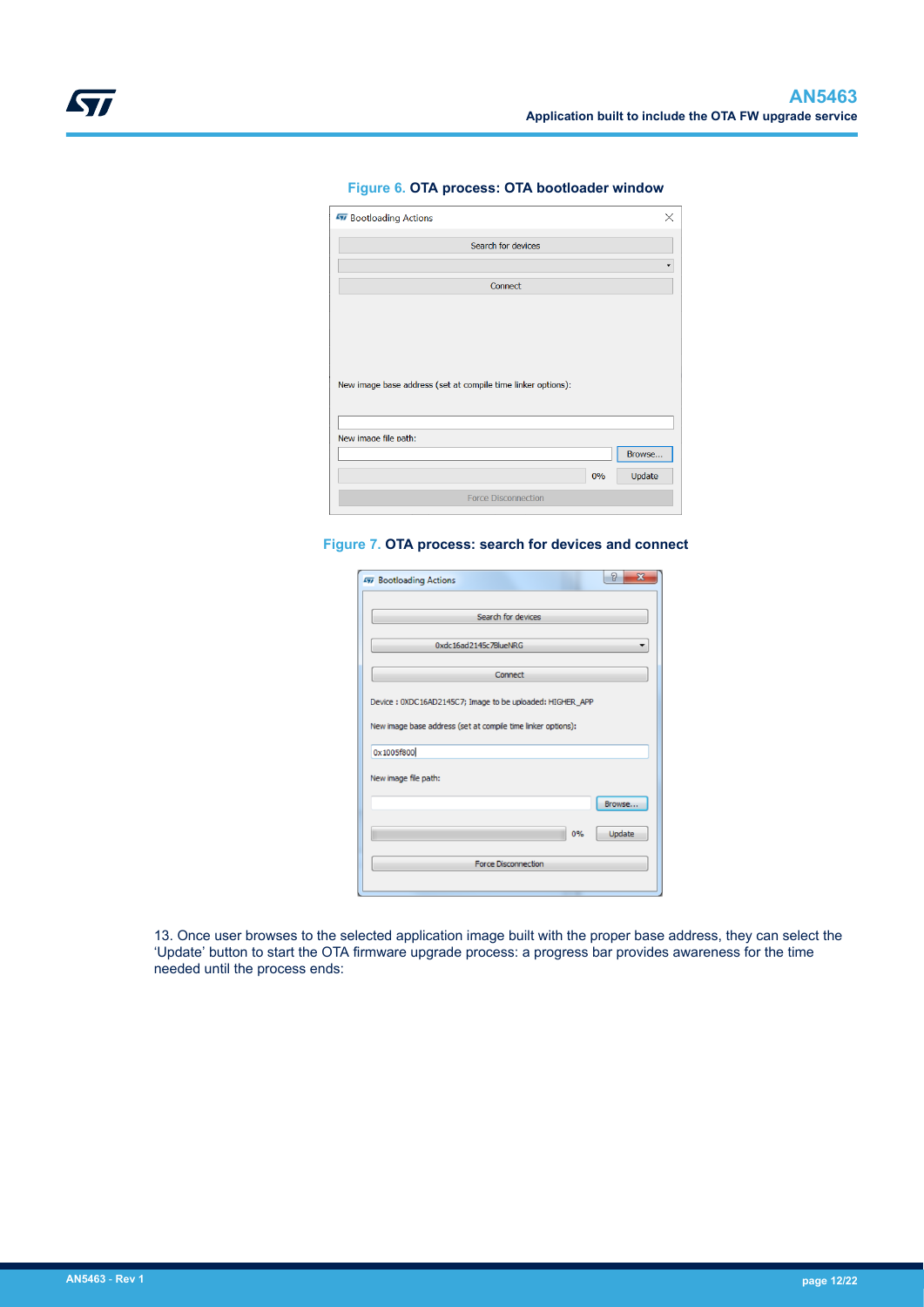<span id="page-12-0"></span>

| <b>W</b> Bootloading Actions                                 | X      |
|--------------------------------------------------------------|--------|
| Search for devices                                           |        |
| 0xe8ce94e35c96BlueNRG                                        |        |
| Connect                                                      |        |
| Device: 0XE8CE94E35C96; Image to be uploaded: (HIGHER_APP)   |        |
|                                                              |        |
| New image base address (set at compile time linker options): |        |
| 0x1005f800                                                   |        |
| New image file path:                                         |        |
| SensorDemo/STEVAL-IDB011V1/BLE_SensorDemo_HigherApp_OTA.bin  | Browse |
| 47%                                                          | Update |

#### **Figure 8. OTA process: bootloader upgrade**

14. On process completion the new application is launched.

**Figure 9. OTA process: bootloader upgrade completed**

| <b>W</b> Bootloading Actions                                                                                               |  |
|----------------------------------------------------------------------------------------------------------------------------|--|
| Search for devices                                                                                                         |  |
|                                                                                                                            |  |
| Connect                                                                                                                    |  |
| Device: 0XE8CE94E35C96; Image to be uploaded: (HIGHER_APP)<br>New image base address (set at compile time linker options): |  |
| 0x1005f800                                                                                                                 |  |
| New image file path:                                                                                                       |  |
| SensorDemo/STEVAL-IDB011V1/BLE_SensorDemo_HigherApp_OTA.bin<br>Browse                                                      |  |
| 100%<br>Update                                                                                                             |  |
| <b>Force Disconnection</b>                                                                                                 |  |

- *Note: A similar procedure can be used for the BlueNRG-LP Bluetooth LE SerialPort demo application in order to verify the Bluetooth LE OTA FW upgrade service functionalities (refer to the BLE\_SerialPort\EWARM \BLE\_SerialPort.eww, Server\_LowerApp\_OTA, Server\_HigherApp\_OTA workspaces).*
	- *The OTA\_Central\_3\_x.py script also provides the same OTA client functionalities as the BlueNRG GUI OTA bootloader tool.*

### **4.2 Application built to use the Bluetooth LE OTA service manager**

A step-by-step description of how to run the BlueNRG GUI OTA bootloader tool using the BlueNRG OTA service manager and SensorDemo, SerialPort workspaces addressing the OTA service manager configuration is follows (STEVAL-IDB0011V1 is used as reference platform and IAR, EWARM as reference toolchain):

- 1. Plug two BlueNRG-LP kit platforms to the USB connectors on a PC.
- 2. Select one of the kit platforms and connect to the PC USB port.
- 3. Open EWARM IAR tool.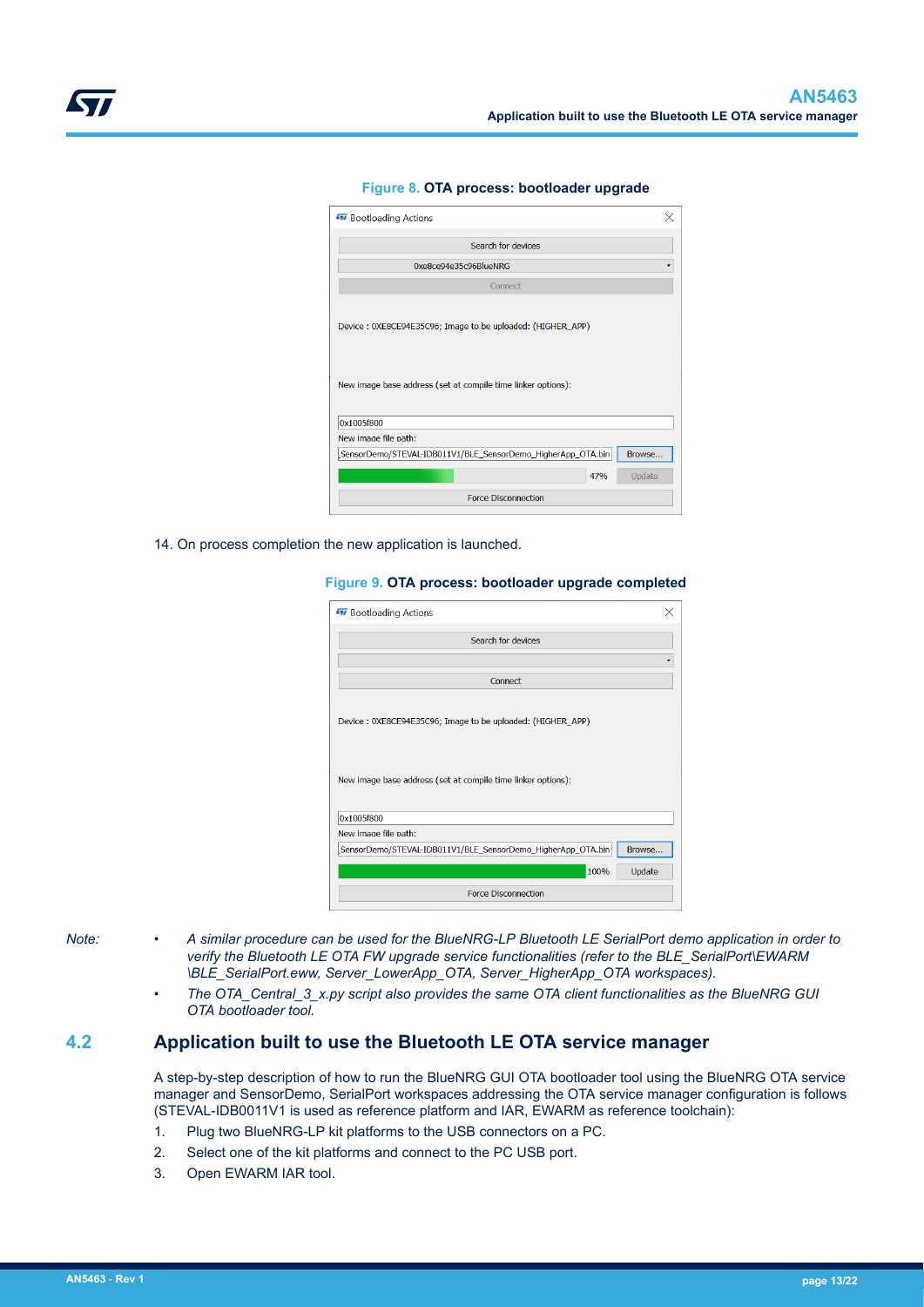- <span id="page-13-0"></span>4. Open the BLE\_OTA\_ServiceManager.eww IAR project, and select Project, Download, Erase memory to erase device flash.
- 5. Build and download the related application image on the selected platform (pre-built image is available on Firmware\BLE\_Examples folder and can be loaded through BlueNRG-LP navigator or Flasher tools).
- 6. Open the BLE\_SensorDemo.eww IAR project, Use\_OTA\_ServiceManager workspace and build and download the related application image on the same platform (pre-built image is available on Firmware \BLE\_Examples folder and can be loaded through BlueNRG-LP navigator or Flasher tools).
- 7. [Optional] Get a "BlueNRG app for smartphones (IoS or Android)" to discover, connect and play with the sensor demo application just loaded on the BlueNRG-LP platform at step 6 .
- 8. [Optional] If actions in step 7 are taken, disconnect the "BlueNRG app for smartphones (IoS or Android)" from the BlueNRG-LP kit platform
- 9. Program the second BlueNRG-LP kit platform with the required DTM application to be used with the BlueNRG GUI (pre-built DTM image DTM\_UART\_WITH\_UPDATER.hex is available on Firmware \BLE\_Examples folder and can be loaded through BlueNRG-LP navigator or flasher tools).
- 10. Open the BlueNRG GUI on the PC and select the COM port related to the BlueNRG-LP platform configured in step 9, through the dropdown "Port" and press 'Open'.
- 11. If actions in steps 7 and 8 are taken, on BlueNRG-LP platform running the SensorDemo application, press the button PUSH1 in order to activate the OTA service manager; this action gives control to the OTA service manager application which takes care of the OTA firmware upgrade process.
- 12. On BlueNRG GUI select 'Tools' 'OTA bootloader' to open up the dialog containing OTA FW upgrade actions and press 'Search for devices'.

| <b>W</b> Bootloading Actions                                 |                            |    | ×      |
|--------------------------------------------------------------|----------------------------|----|--------|
|                                                              | Search for devices         |    |        |
|                                                              |                            |    |        |
|                                                              | Connect                    |    |        |
|                                                              |                            |    |        |
|                                                              |                            |    |        |
|                                                              |                            |    |        |
|                                                              |                            |    |        |
| New image base address (set at compile time linker options): |                            |    |        |
|                                                              |                            |    |        |
|                                                              |                            |    |        |
| New image file path:                                         |                            |    |        |
|                                                              |                            |    | Browse |
|                                                              |                            | 0% | Update |
|                                                              | <b>Force Disconnection</b> |    |        |
|                                                              |                            |    |        |

#### **Figure 10. OTA service manager process: OTA bootloader window**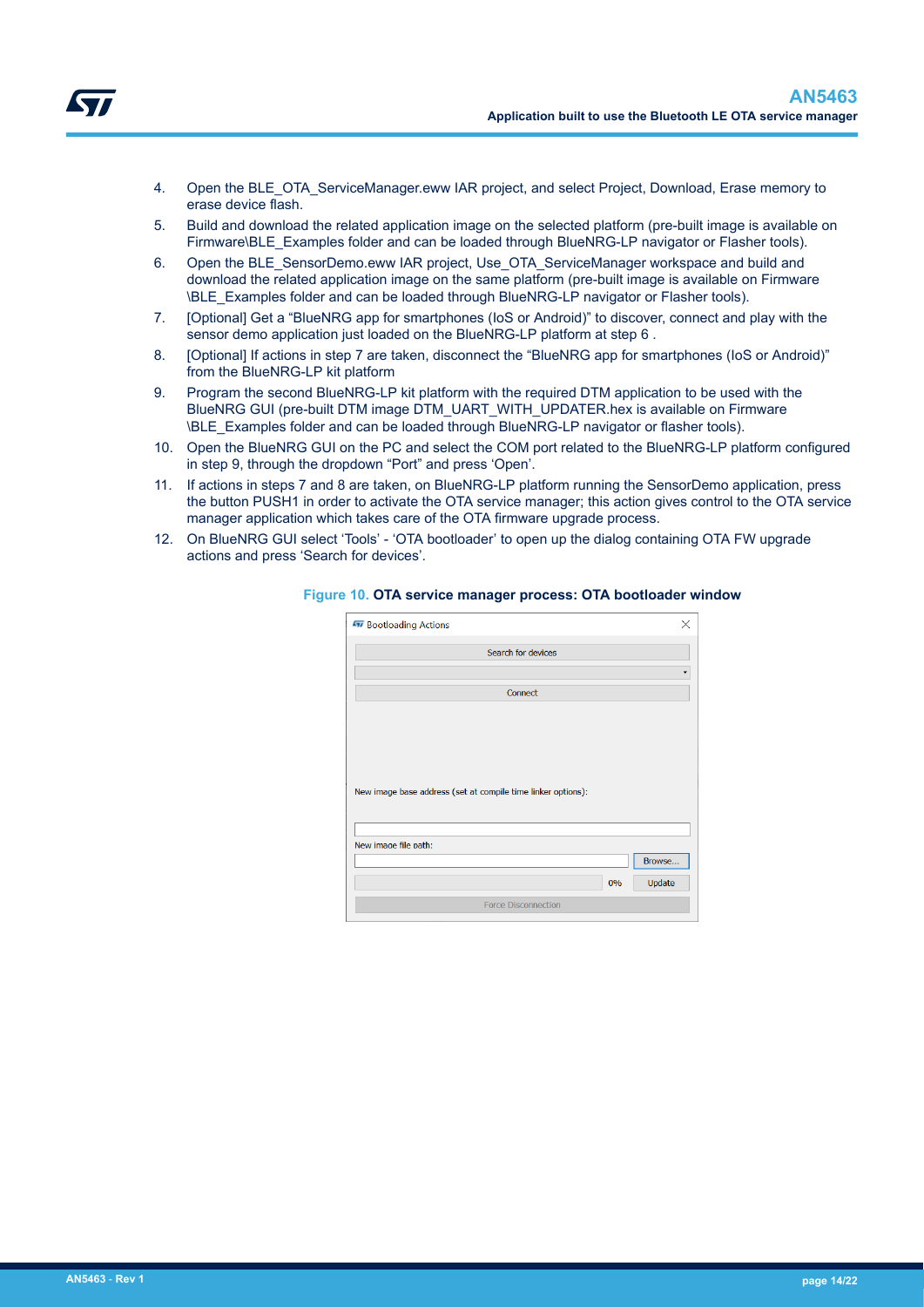- <span id="page-14-0"></span>13. After 'Search for devices', the GUI starts the discovery process and returns with some information about the address and application names of the devices running OTA FW upgrade service within the radio range. Once the previous process ends, the device list can be opened up through the combo box arrow below the 'Search for devices' button and the user can find the device running the OTA "Service Manager" and select 'Connect'. If the user realizes they have connected the wrong device, they can just select the 'Force Disconnection' button and return to the device selection within the combo box. After the device selection, connection through 'Connect' button and reading of the related free memory range, the user has to provide the new image file compiled with a base address and size fitting within the expected range on the Bluetooth LE device:
	- For that purpose, the user can open the BLE\_SerialPort IAR workspace Use\_OTA\_ServiceManager, and build the related BLE\_SerialPort\_Server\_Use\_OTA\_ServiceManager.bin image (available in BLE\_SerialPort\EWARM\STEVAL-IDB011V1\ BLE\_SerialPort\_Server\_Use\_OTA\_ServiceManager \Exe folder) containing a version of the SerialPort demo that is compiled with the required base address.

#### **Figure 11. OTA service manager process: search for devices and connect**

|                                                                                                    | Search for devices         |  |        |
|----------------------------------------------------------------------------------------------------|----------------------------|--|--------|
|                                                                                                    | 0x280e1003412OTAServiceMgr |  |        |
|                                                                                                    | Connect                    |  |        |
| Device: 0X280E1003412; Image to be uploaded: (USE_OTA_SERVICEMANAGER)                              |                            |  |        |
|                                                                                                    |                            |  |        |
|                                                                                                    |                            |  |        |
|                                                                                                    |                            |  |        |
| New image base address (set at compile time linker options):<br>0x10056800<br>New image file path: |                            |  | Browse |

14. The user browses to the application image BLE\_SerialPort\DTM\_UART\_WITH\_UPDATER.hex \ BLE\_SerialPort\_Server\_Use\_OTA\_ServiceManager \Exe

\BLE\_SerialPort\_Server\_Use\_OTA\_ServiceManager.bin built with the proper base address, where they can select the 'Update' button to start the OTA bootloading process: a progress bar provides awareness for the time needed until the process completion.

|  |  |  |  |  |  | Figure 12. OTA service manager process: bootloader upgrade |  |
|--|--|--|--|--|--|------------------------------------------------------------|--|
|--|--|--|--|--|--|------------------------------------------------------------|--|

| <b>W</b> Bootloading Actions                                                                                                          | $\times$ |
|---------------------------------------------------------------------------------------------------------------------------------------|----------|
| Search for devices                                                                                                                    |          |
| 0x280e1003412OTAServiceMgr                                                                                                            |          |
| Connect                                                                                                                               |          |
| Device: 0X280E1003412; Image to be uploaded: (USE_OTA_SERVICEMANAGER)<br>New image base address (set at compile time linker options): |          |
| 0x10056800                                                                                                                            |          |
| New image file path:                                                                                                                  |          |
| STEVAL-IDB011V1/BLE_SerialPort_Server_Use_OTA_ServiceManager.bin<br>Browse                                                            |          |
| 25%<br>Update                                                                                                                         |          |
| <b>Force Disconnection</b>                                                                                                            |          |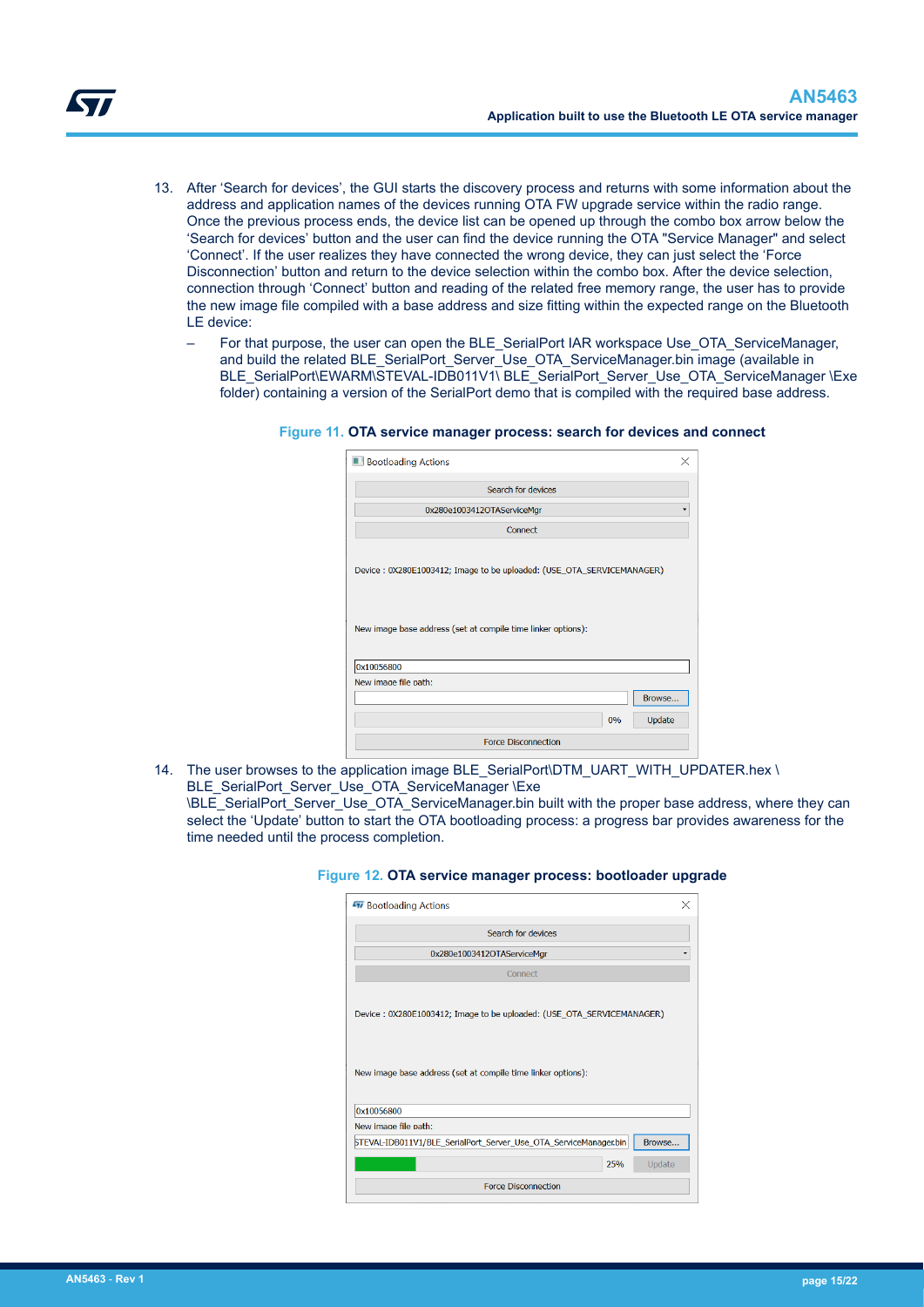<span id="page-15-0"></span>15. When the process is completed, the new Bluetooth LE SerialPort application is launched.

#### **Figure 13. OTA service manager process: bootloader upgrade completed**

| <b>W</b> Bootloading Actions                                                                                                          |  |
|---------------------------------------------------------------------------------------------------------------------------------------|--|
| Search for devices                                                                                                                    |  |
|                                                                                                                                       |  |
|                                                                                                                                       |  |
| Connect                                                                                                                               |  |
| Device: 0X280E1003412; Image to be uploaded: (USE_OTA_SERVICEMANAGER)<br>New image base address (set at compile time linker options): |  |
| 0x10056800                                                                                                                            |  |
| New image file path:                                                                                                                  |  |
| STEVAL-IDB011V1/BLE_SerialPort_Server_Use_OTA_ServiceManager.bin<br>Browse                                                            |  |
| 100%<br>Update                                                                                                                        |  |
| <b>Force Disconnection</b>                                                                                                            |  |

*Note: The OTA\_Central\_3\_x.py script also provides the same OTA client functionalities as the BlueNRG GUI OTA bootloader tool.*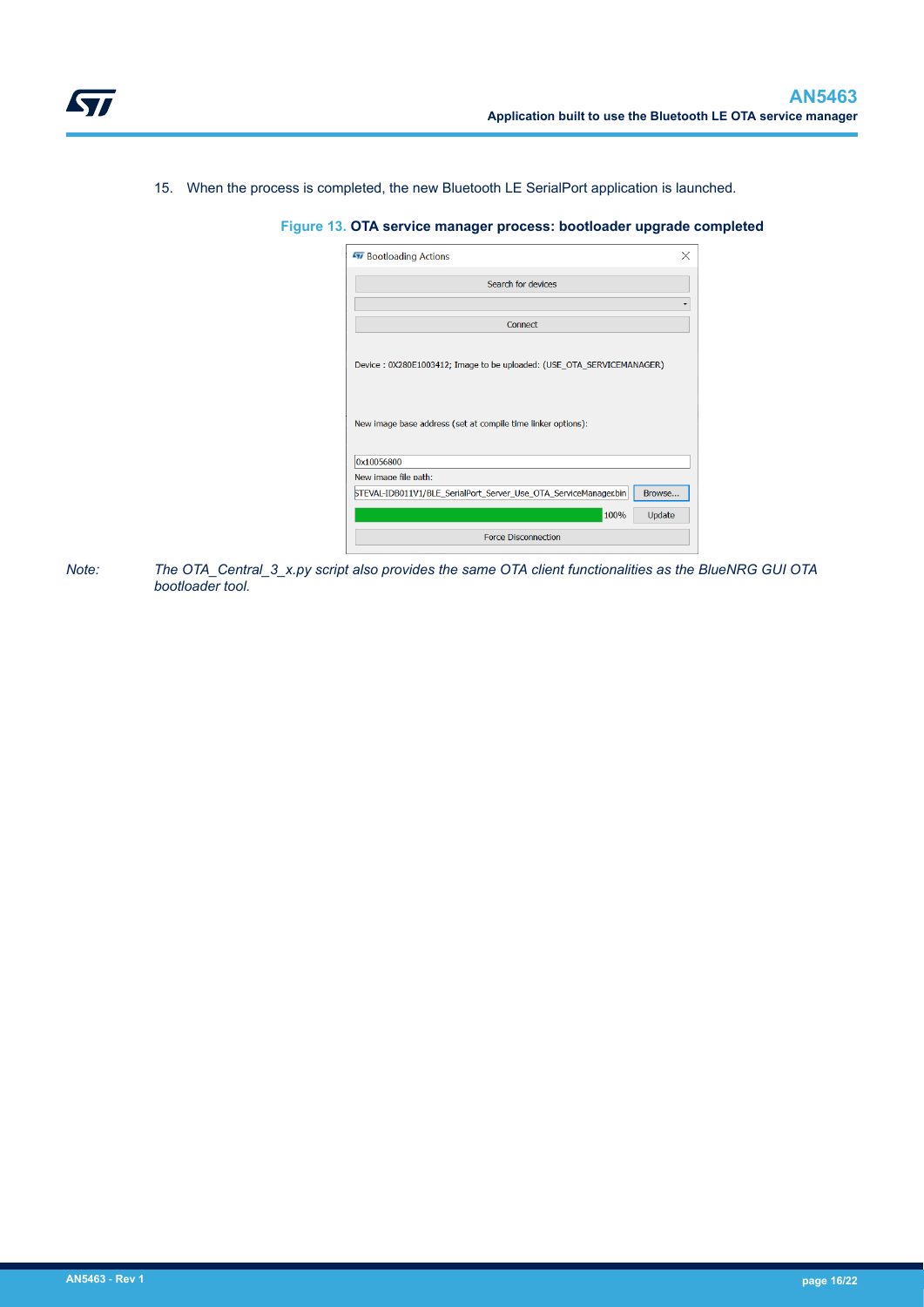# <span id="page-16-0"></span>**5 List of acronyms**

## **Table 4. List of acronyms used in this document**

| <b>Term</b>         | <b>Meaning</b>              |
|---------------------|-----------------------------|
| <b>Bluetooth LE</b> | <b>Bluetooth Low Energy</b> |
| <b>BTL</b>          | <b>Bootloader</b>           |
| <b>FW</b>           | Firmware                    |
| <b>GUI</b>          | Graphical user interface    |
| <b>OTA</b>          | Over-the-air                |
| <b>SW</b>           | Software                    |
| <b>USB</b>          | Universal serial bus        |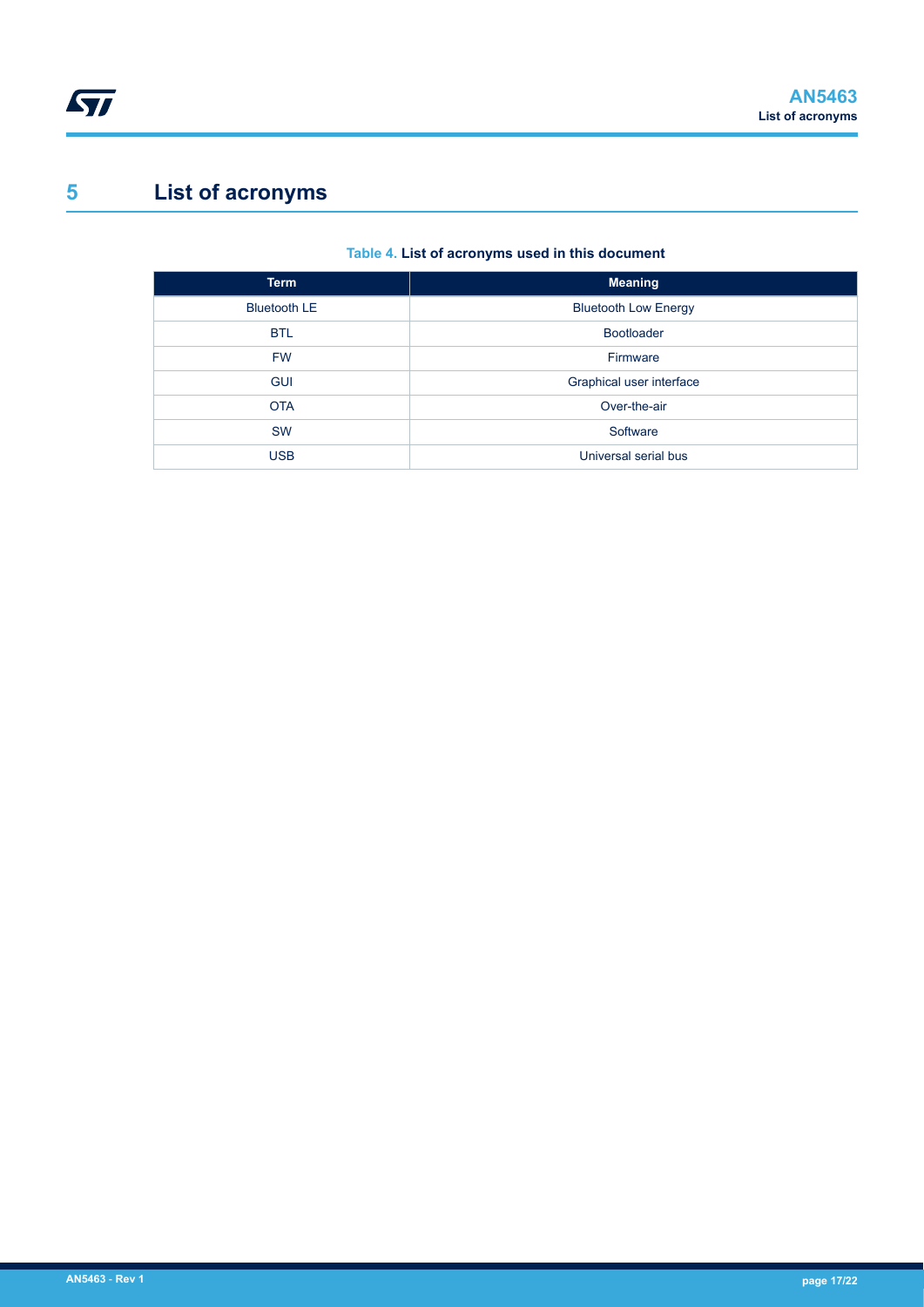# <span id="page-17-0"></span>**Revision history**

### **Table 5. Document revision history**

| <b>Date</b> | <b>Version</b> | <b>Changes</b>   |
|-------------|----------------|------------------|
| 24-Jul-2020 |                | Initial release. |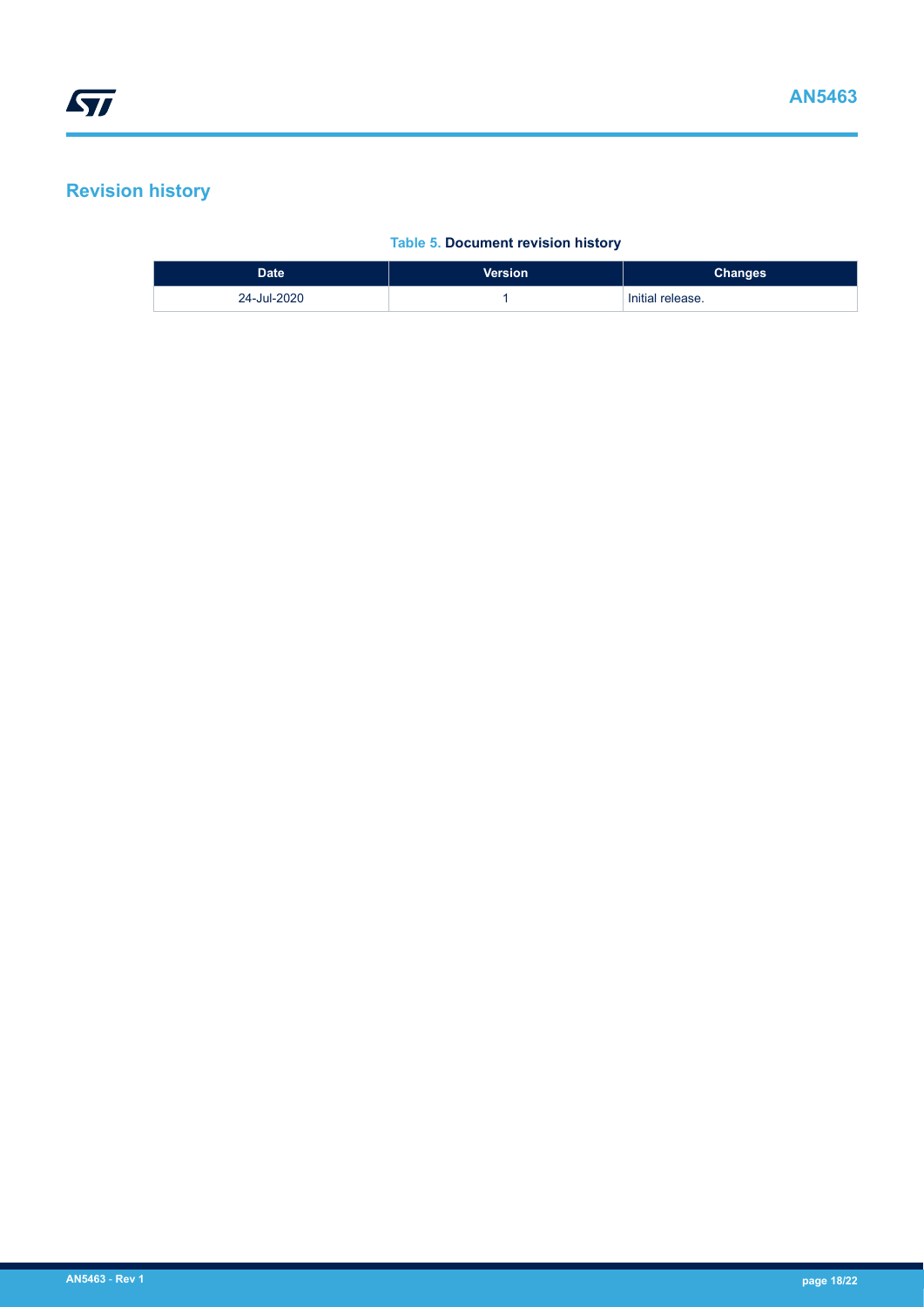# **Contents**

| 1            |     |       |                                                                |  |
|--------------|-----|-------|----------------------------------------------------------------|--|
| $\mathbf{2}$ |     |       |                                                                |  |
|              | 2.1 |       |                                                                |  |
|              | 2.2 |       |                                                                |  |
|              |     | 2.2.1 |                                                                |  |
|              |     | 2.2.2 |                                                                |  |
|              | 2.3 |       |                                                                |  |
|              |     | 2.3.1 |                                                                |  |
|              |     | 2.3.2 |                                                                |  |
| $\mathbf{3}$ |     |       |                                                                |  |
| 4            |     |       | Running the BlueNRG-LP DK SW packages OTA demo applications 10 |  |
|              | 4.1 |       |                                                                |  |
|              | 4.2 |       |                                                                |  |
| 5            |     |       |                                                                |  |
|              |     |       |                                                                |  |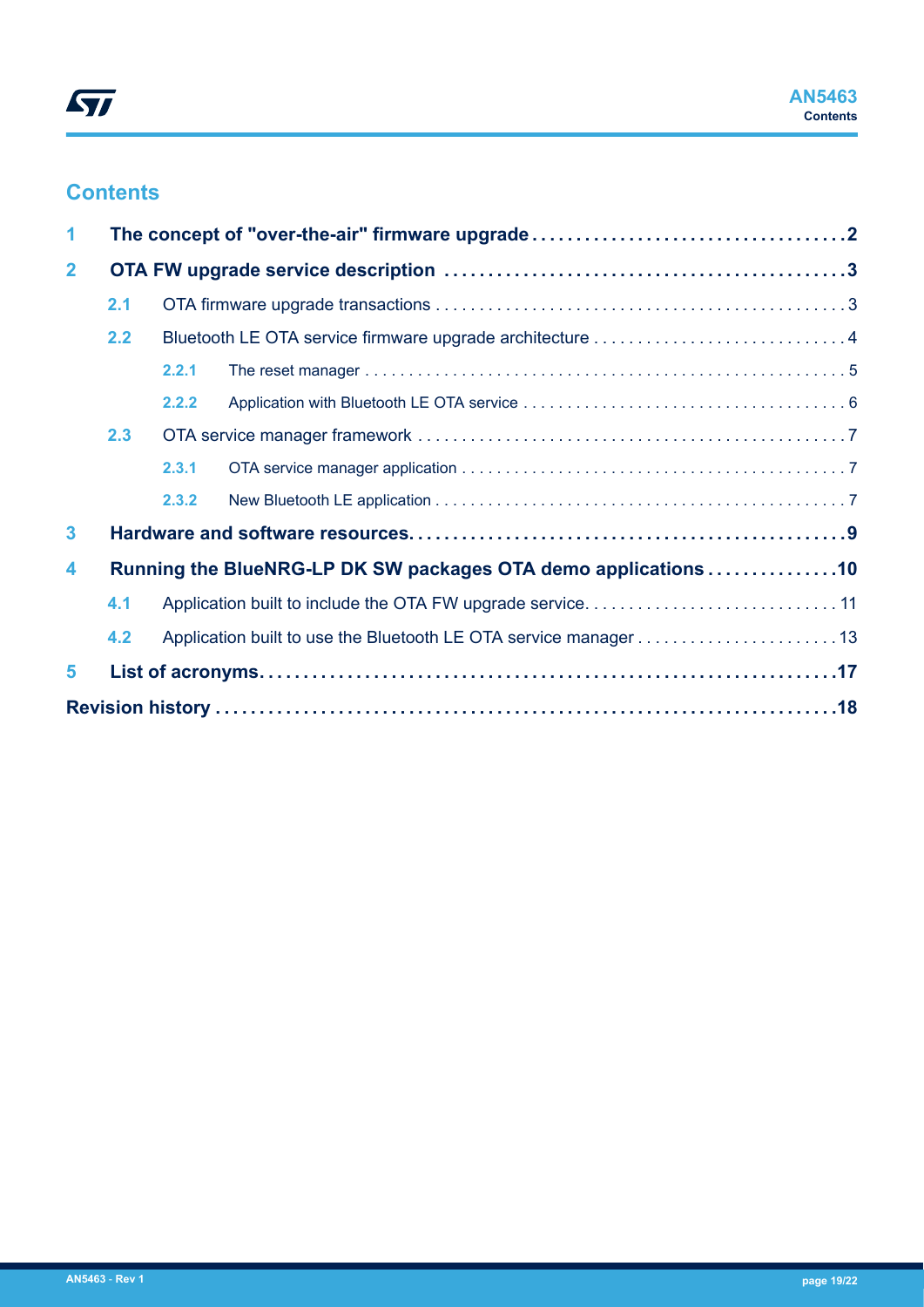# **List of tables**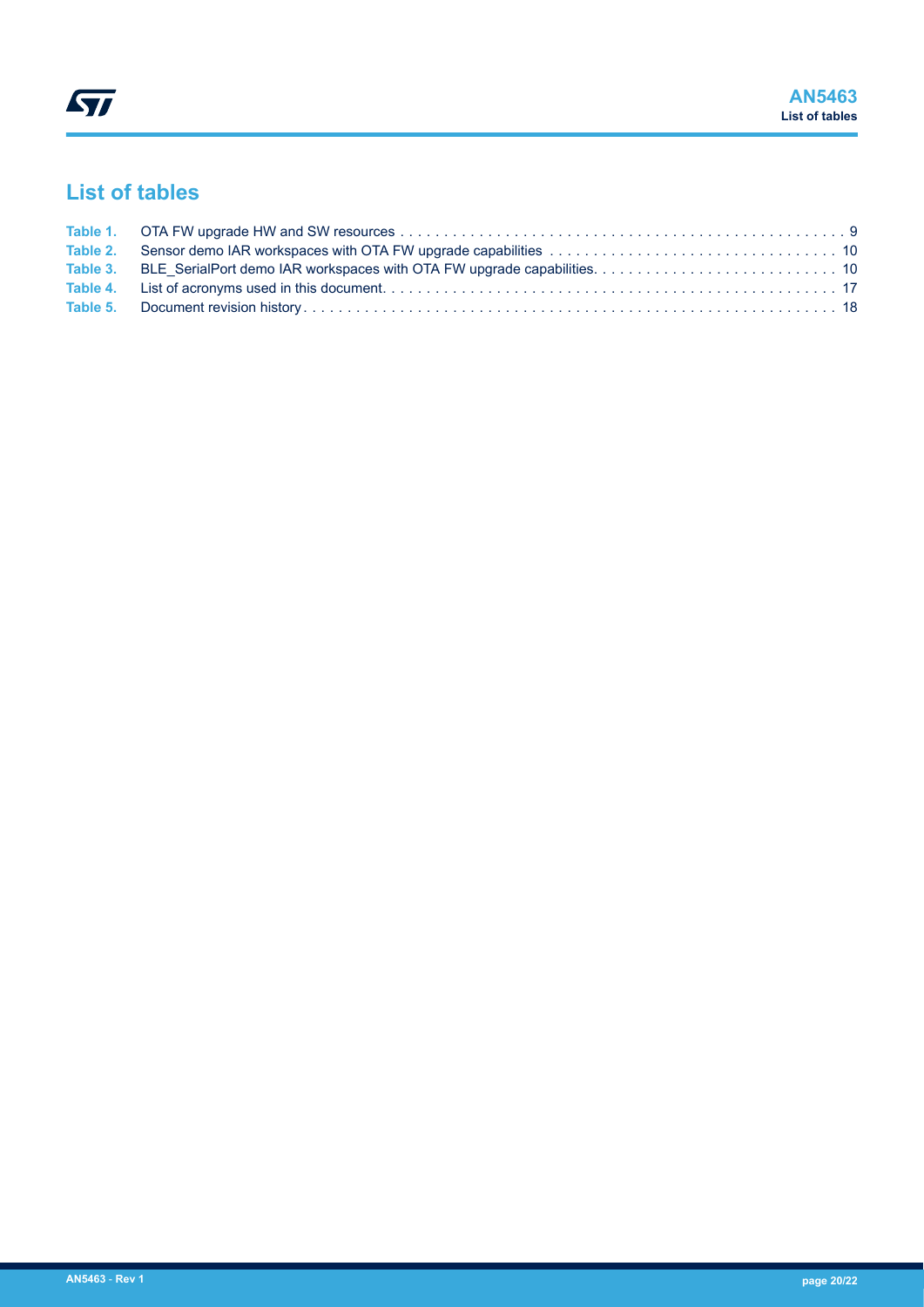# **List of figures**

| Figure 1.  |  |
|------------|--|
| Figure 2.  |  |
| Figure 3.  |  |
| Figure 4.  |  |
| Figure 5.  |  |
| Figure 6.  |  |
| Figure 7.  |  |
| Figure 8.  |  |
| Figure 9.  |  |
| Figure 10. |  |
| Figure 11. |  |
| Figure 12. |  |
| Figure 13. |  |